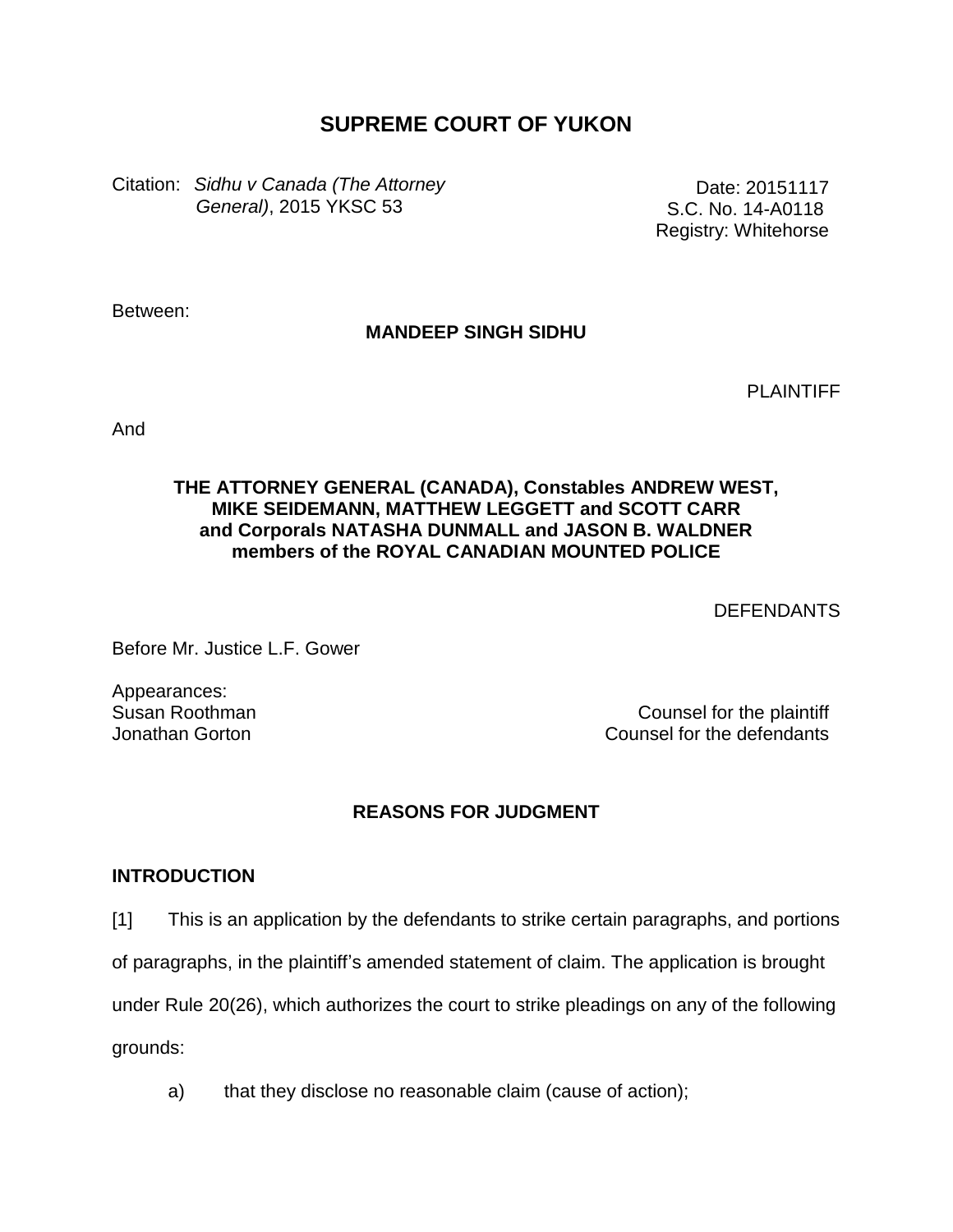- b) that they are unnecessary, scandalous, frivolous or vexatious; or
- c) that they may prejudice, embarrass or delay the fair trial of the proceeding.

[2] The plaintiff, Mandeep Sidhu, is a Whitehorse resident of East Indian descent. He has a university education and is currently the manager of a family-owned laundromat. He commenced this action principally based on interactions he had with members of the Royal Canadian Mounted Police ("RCMP") on December 2 and 5, 2012. He claims these give rise to torts of unlawful detention, unlawful arrest, malicious prosecution, assault and battery, and breaches of his rights under the *Canadian Charter of Rights and Freedoms*, in particular, ss. 7, 9, 10 and 15. The constitutional tort alleged under s. 15 of the *Charter* is racial profiling/discrimination.

[3] The defendants are the various RCMP members who interacted with the plaintiff on December 2 and 5, 2012, as well as the Attorney General of Canada.

[4] The defendants challenge the propriety of paragraphs in the amended statement of claim (set out below at para. 12) which allege past and continuing police conduct purportedly supporting the claim of racial profiling.

#### **LAW**

[5] Counsel for the respective parties largely agree on the relevant law relating to the striking of pleadings.

[6] The applicable test for striking a statement of claim is whether it is "plain and obvious" that the impugned pleading satisfies one of the grounds under Rule 20(26). This was recently articulated by the Supreme Court of Canada in *R. v. Imperial Tobacco Canada Ltd.*, 2011 SCC 42:

> 17 The parties agree on the test applicable on a motion to strike for not disclosing a reasonable cause of action under r.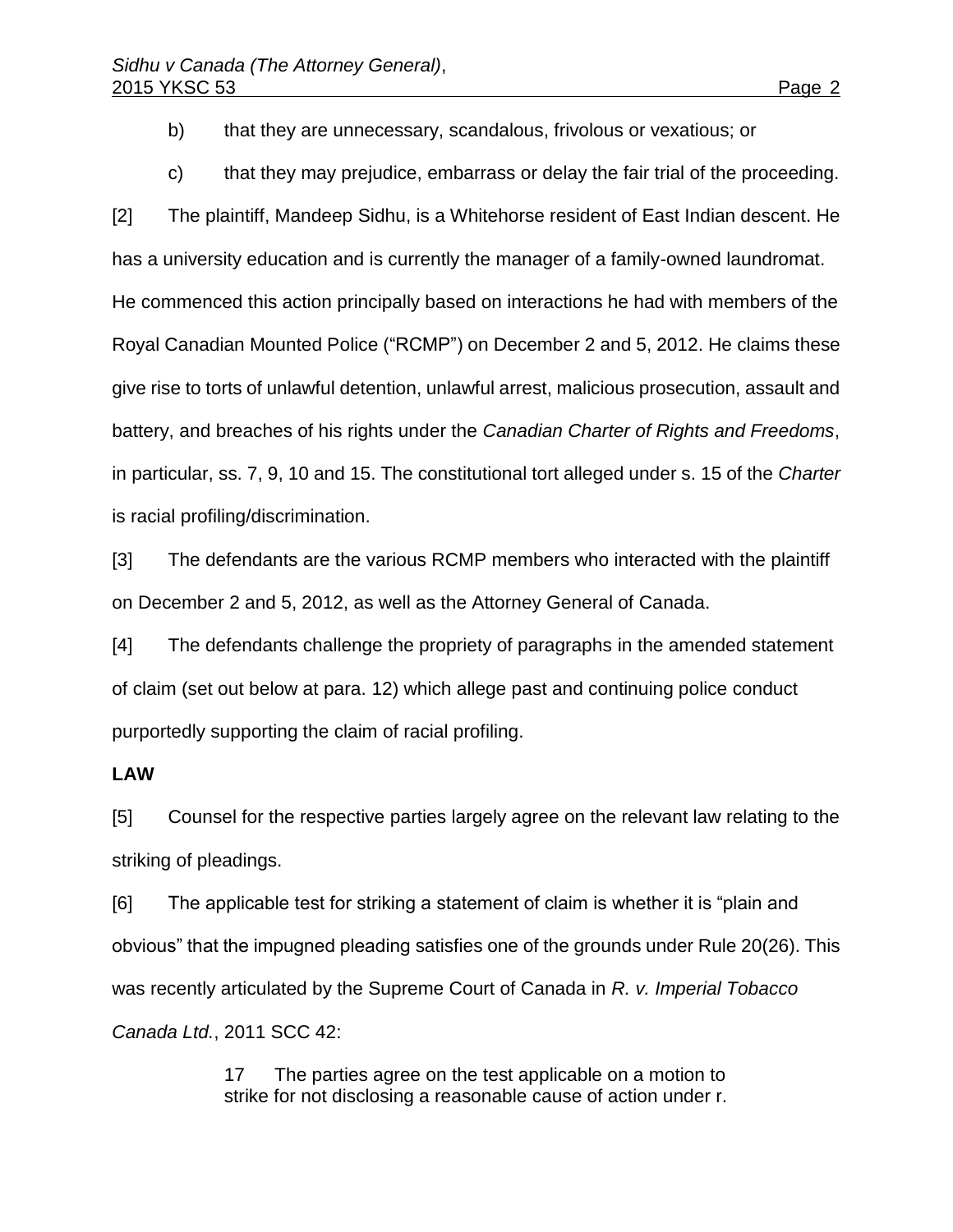19(24)(a) of the B.C. *Supreme Court Rules*. This Court has reiterated the test on many occasions. A claim will only be struck if it is plain and obvious, assuming the facts pleaded to be true, that the pleading discloses no reasonable cause of action: *Odhavji Estate v. Woodhouse*, [2003 SCC 69,](http://www.lexisnexis.com/ca/legal/search/runRemoteLink.do?A=0.5423391172586114&bct=A&service=citation&risb=21_T22973885285&langcountry=CA&linkInfo=F%23CA%23SCC%23sel1%252003%25year%252003%25decisiondate%252003%25onum%2569%25%20/%20_parent) [\[2003\] 3](http://www.lexisnexis.com/ca/legal/search/runRemoteLink.do?A=0.2395869425334033&bct=A&service=citation&risb=21_T22973885285&langcountry=CA&linkInfo=F%23CA%23SCR%23vol%253%25sel1%252003%25page%25263%25year%252003%25sel2%253%25%20/%20_parent)  [S.C.R. 263,](http://www.lexisnexis.com/ca/legal/search/runRemoteLink.do?A=0.2395869425334033&bct=A&service=citation&risb=21_T22973885285&langcountry=CA&linkInfo=F%23CA%23SCR%23vol%253%25sel1%252003%25page%25263%25year%252003%25sel2%253%25%20/%20_parent) at para. 15; *Hunt v. Carey Canada Inc.*, [\[1990\] 2](http://www.lexisnexis.com/ca/legal/search/runRemoteLink.do?A=0.18672871966866078&bct=A&service=citation&risb=21_T22973885285&langcountry=CA&linkInfo=F%23CA%23SCR%23vol%252%25sel1%251990%25page%25959%25year%251990%25sel2%252%25%20/%20_parent)  [S.C.R. 959,](http://www.lexisnexis.com/ca/legal/search/runRemoteLink.do?A=0.18672871966866078&bct=A&service=citation&risb=21_T22973885285&langcountry=CA&linkInfo=F%23CA%23SCR%23vol%252%25sel1%251990%25page%25959%25year%251990%25sel2%252%25%20/%20_parent) at p. 980. Another way of putting the test is that the claim has no reasonable prospect of success. Where a reasonable prospect of success exists, the matter should be allowed to proceed to trial: see, generally, *Syl Apps Secure Treatment Centre v. B.D.*, [2007 SCC 38,](http://www.lexisnexis.com/ca/legal/search/runRemoteLink.do?A=0.7682477792214695&bct=A&service=citation&risb=21_T22973885285&langcountry=CA&linkInfo=F%23CA%23SCC%23sel1%252007%25year%252007%25decisiondate%252007%25onum%2538%25%20/%20_parent) [\[2007\] 3 S.C.R. 83;](http://www.lexisnexis.com/ca/legal/search/runRemoteLink.do?A=0.8024430459238873&bct=A&service=citation&risb=21_T22973885285&langcountry=CA&linkInfo=F%23CA%23SCR%23vol%253%25sel1%252007%25page%2583%25year%252007%25sel2%253%25%20/%20_parent) *Odhavji Estate*; *Hunt*; *Attorney General of Canada v. Inuit Tapirisat of Canada*, [\[1980\] 2 S.C.R. 735.](http://www.lexisnexis.com/ca/legal/search/runRemoteLink.do?A=0.698376565284574&bct=A&service=citation&risb=21_T22973885285&langcountry=CA&linkInfo=F%23CA%23SCR%23vol%252%25sel1%251980%25page%25735%25year%251980%25sel2%252%25%20/%20_parent) 1

…

 $\overline{a}$ 

22 A motion to strike for failure to disclose a reasonable cause of action proceeds on the basis that the facts pleaded are true, unless they are manifestly incapable of being proven: *Operation Dismantle Inc. v. The Queen*, [\[1985\] 1](http://www.lexisnexis.com/ca/legal/search/runRemoteLink.do?A=0.5560469451956467&bct=A&service=citation&risb=21_T22973885285&langcountry=CA&linkInfo=F%23CA%23SCR%23vol%251%25sel1%251985%25page%25441%25year%251985%25sel2%251%25%20/%20_parent)  [S.C.R. 441,](http://www.lexisnexis.com/ca/legal/search/runRemoteLink.do?A=0.5560469451956467&bct=A&service=citation&risb=21_T22973885285&langcountry=CA&linkInfo=F%23CA%23SCR%23vol%251%25sel1%251985%25page%25441%25year%251985%25sel2%251%25%20/%20_parent) at p. 455. No evidence is admissible on such a motion: r. 19(27) of the *Supreme Court Rules* (now r. 9-5(2) of the *Supreme Court Civil Rules*). It is incumbent on the claimant to clearly plead the facts upon which it relies in making its claim. A claimant is not entitled to rely on the possibility that new facts may turn up as the case progresses. The claimant may not be in a position to prove the facts pleaded at the time of the motion. It may only hope to be able to prove them. But plead them it must. The facts pleaded are the firm basis upon which the possibility of success of the claim must be evaluated. If they are not pleaded, the exercise cannot be properly conducted. (my emphasis)

 $[7]$  I pause here to note that were the application brought solely under Rule 20(26)(a)

("no reasonable claim"), then sub-rule (29) would prohibit the admission of any evidence

on the application. However, because the application is also grounded under

Rule 20(26)(b) ("unnecessary" and "frivolous") and Rule 20(26)(c) ("embarrassing" and

leading to "delay") the prohibition against evidence does not apply. I mention this because

 $1$  Only Rule 19(24)(a) was engaged in that case, which is equivalent to our Rule 20(26)(a) (no reasonable claim/cause of action). However, in the case at bar, all three grounds under Rule 20(26) are at issue.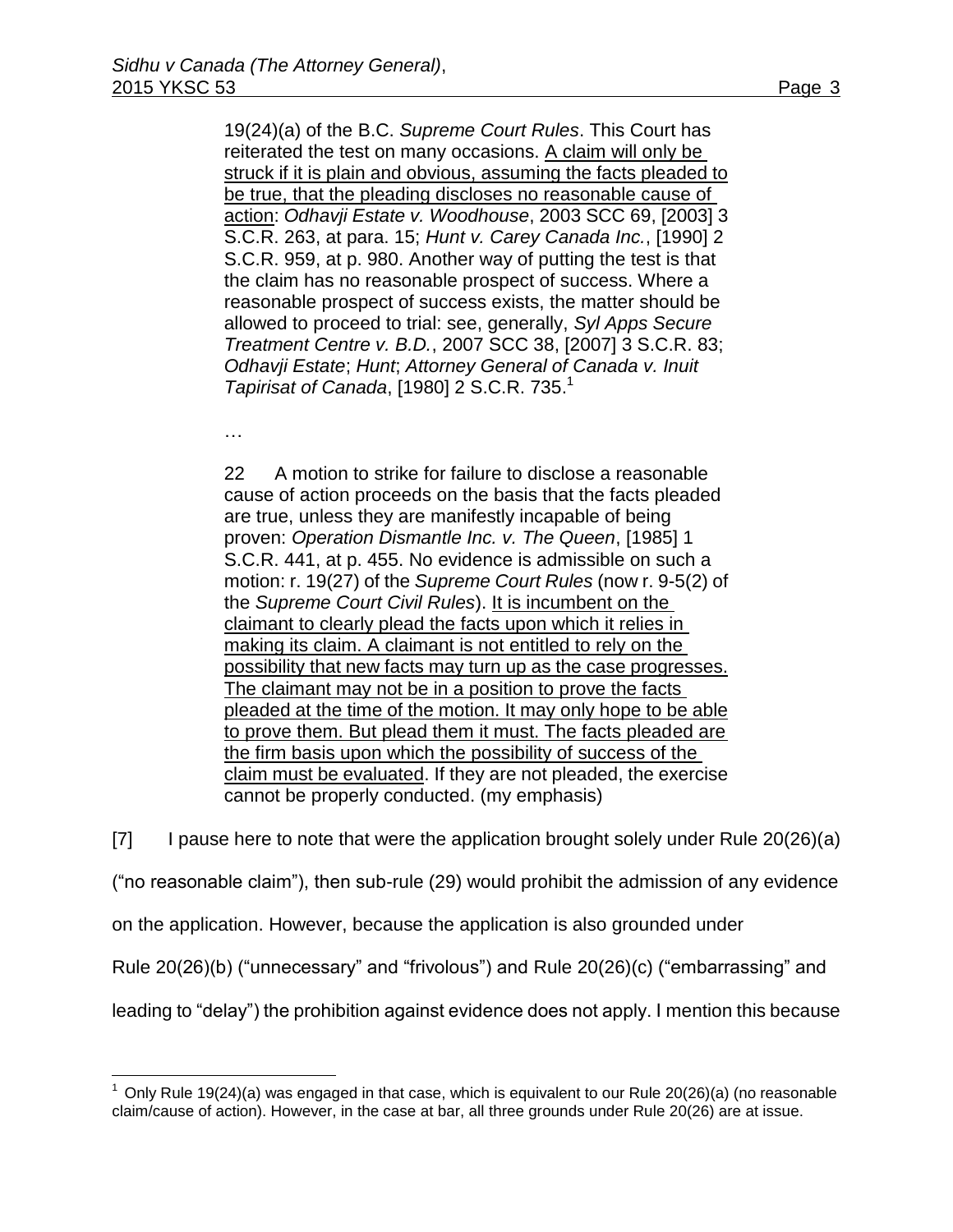both sides have filed and rely upon affidavits in relation to the application.

[8] In *Citizens for Foreign Aid Reform Inc. v. Canadian Jewish Congress*, [1999]

B.C.J. No. 2160 (S.C.), Romilly J. discussed the meaning of the terms "unnecessary",

"scandalous", "frivolous" and "embarrassing":

45 To succeed on an application under Rule 19(24)(b) or (c) [the equivalent to our Rule 20(26)(b) and (c)] it must be established that it is "plain and obvious" that the pleading offends either or both provisions.

46 The authorities provide little guidance as to what constitutes pleadings that are "unnecessary", "scandalous", "frivolous" or "embarrassing". However some principles do emerge.

47 Irrelevancy and embarrassment are both established when pleadings are so confusing that it is difficult to understand what is being pleaded: *Gittings v. Caneco Audio-Publishers Inc.* [\(1987\), 17 B.C.L.R. \(2d\) 38](http://www.lexisnexis.com/ca/legal/search/runRemoteLink.do?A=0.626466752173203&bct=A&service=citation&risb=21_T22973983970&langcountry=CA&linkInfo=F%23CA%23BCLR2%23vol%2517%25sel1%251987%25page%2538%25year%251987%25sel2%2517%25decisiondate%251987%25%20/%20_parent) (B.C.S.C.). An "embarrassing" and "scandalous" pleading is one that is so irrelevant that it will involve the parties in useless expense and will prejudice the trial of the action by involving them in a dispute apart from the issues: *Keddie v. Dumas Hotels Ltd.* [\(1985\), 62 B.C.L.R. 145](http://www.lexisnexis.com/ca/legal/search/runRemoteLink.do?A=0.6851904083017594&bct=A&service=citation&risb=21_T22973983970&langcountry=CA&linkInfo=F%23CA%23BCLR%23vol%2562%25sel1%251985%25page%25145%25year%251985%25sel2%2562%25decisiondate%251985%25%20/%20_parent) at 147 (B.C.C.A.). An allegation which is scandalous will not be struck if it is relevant to the proceedings. It will only be struck if irrelevant as well as scandalous: *College of Dental Surgeons of B.C. v. Cleland* [\(1968\), 66 W.W.R. 499](http://www.lexisnexis.com/ca/legal/search/runRemoteLink.do?A=0.8972725116042874&bct=A&service=citation&risb=21_T22973983970&langcountry=CA&linkInfo=F%23CA%23WWR%23vol%2566%25sel1%251968%25page%25499%25year%251968%25sel2%2566%25decisiondate%251968%25%20/%20_parent) (B.C.C.A.). A pleading is "unnecessary" or "vexatious" if it does not go to establishing the plaintiff's cause of action or does not advance any claim known in law: *Strauts v. Harrigan*, [\[1992\] B.C.J. No. 86](http://www.lexisnexis.com/ca/legal/search/runRemoteLink.do?A=0.11805539444999136&bct=A&service=citation&risb=21_T22973983970&langcountry=CA&linkInfo=F%23CA%23BCJ%23ref%2586%25sel1%251992%25year%251992%25%20/%20_parent) (Q.L.) (B.C.S.C.). A pleading that is superfluous will not be struck out if it is not necessarily unnecessary or otherwise objectionable: *Lutz v. Canadian Puget Sound Lumber and Timber Co.* (1920), 28 B.C.R 39 (C.A.). A pleading is "frivolous" if it is obviously unsustainable, not in the sense that it lacks an evidentiary basis, but because of the doctrine of estoppel: *Chrisgian v. B.C. Rail Ltd. et al*., [\[1992\] B.C.J. No. 1567,](http://www.lexisnexis.com/ca/legal/search/runRemoteLink.do?A=0.6117101061762986&bct=A&service=citation&risb=21_T22973983970&langcountry=CA&linkInfo=F%23CA%23BCJ%23ref%251567%25sel1%251992%25year%251992%25%20/%20_parent) (6 July 1992), Prince George Registry 20714 (B.C.S.C.). (my emphasis)

[9] On applications to strike, the pleadings are to be given a generous interpretation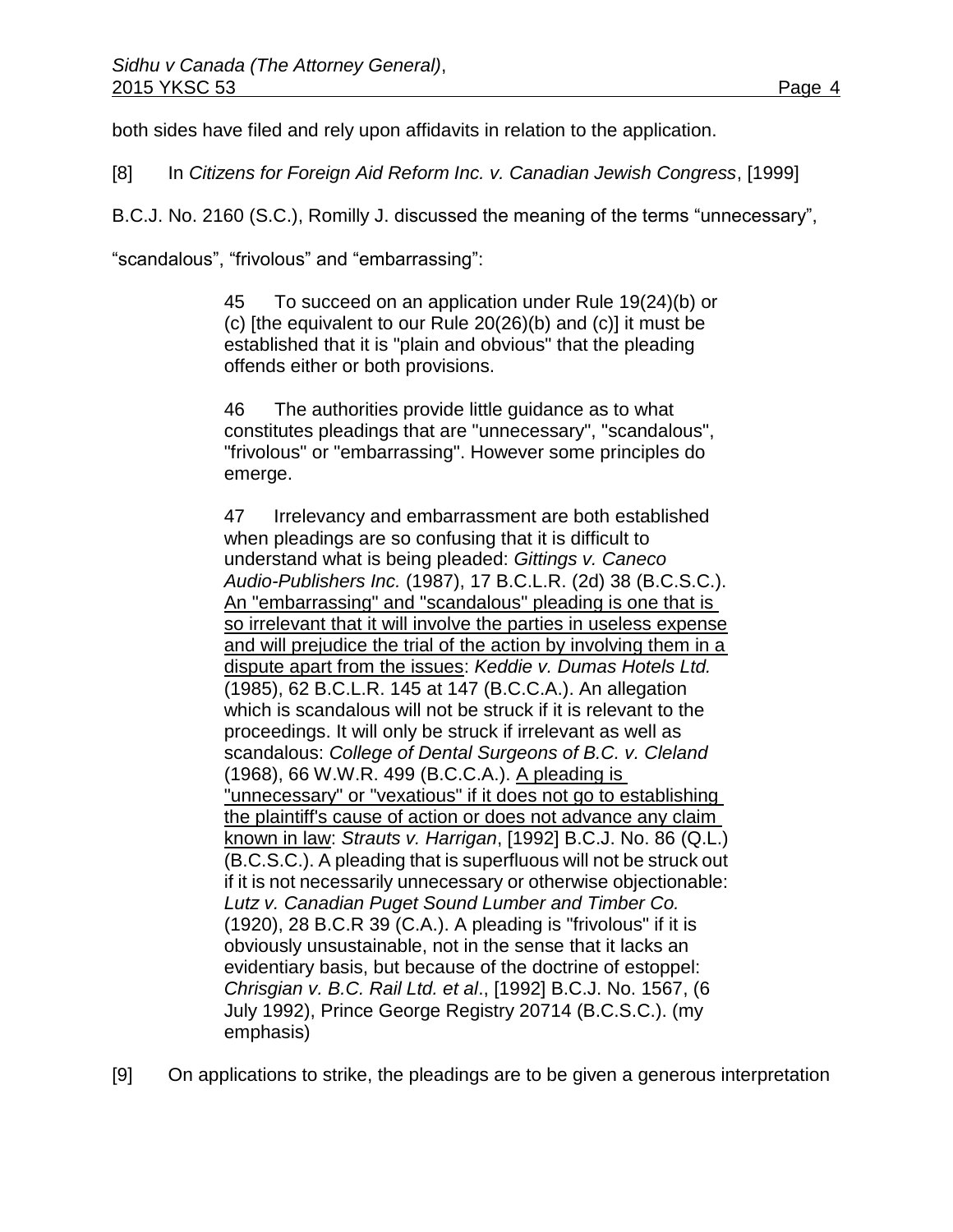and need not be perfect: *Miguna v. Toronto (City) Police Services Board*, 2008 ONCA

799, at paras. 31 and 78.

[10] There is also little dispute about what constitutes racial profiling. This was dealt

with by the Ontario Court of Appeal in *Peart v. Peel Regional Police Services Board*

(2006), 217 O.A.C. 269:

…

89 In *R. v. Richards* [\(1999\), 26 C.R. \(5th\) 286](http://www.lexisnexis.com/ca/legal/search/runRemoteLink.do?A=0.21658611917030757&bct=A&service=citation&risb=21_T22974121165&langcountry=CA&linkInfo=F%23CA%23CR5%23vol%2526%25sel1%251999%25page%25286%25year%251999%25sel2%2526%25decisiondate%251999%25%20/%20_parent) at 295, Rosenberg J.A. quotes a definition of racial profiling offered by the ACLC:

> Racial profiling is criminal profiling based on race. Racial or colour profiling refers to that phenomenon whereby certain criminal activity is attributed to an identified group in society on the basis of race or colour resulting in the targeting of individual members of that group. In this context, race is illegitimately used as a proxy for the criminality or general criminal propensity of an entire racial group.

90 **A police officer who uses race (consciously or subconsciously) as an indicator of potential unlawful conduct based not on any personalized suspicion, but on negative stereotyping that attributes propensity for unlawful conduct to individuals because of race is engaged in racial profiling**: see Kent Roach, "Making Progress on Understanding and Remedying Racial Profiling" [\(2004\) 41 Alta. L. Rev. 895](http://www.lexisnexis.com/ca/legal/search/runRemoteLink.do?A=0.8593645502936513&bct=A&service=citation&risb=21_T22974121165&langcountry=CA&linkInfo=F%23CA%23ALTLR%23vol%2541%25page%25895%25sel2%2541%25%20/%20_parent) at 896.

91 Racial profiling is wrong. It is wrong regardless of whether the police conduct that racial profiling precipitates could be justified apart from resort to negative stereotyping based on race. **For example, a police officer who sees a vehicle speeding and decides to pull the vehicle over in part because of the driver's colour is engaged in racial profiling even though the speed of the vehicle could have justified the officer's action**: *Brown v. Durham Regional Police Force* [\(1998\), 131 C.C.C. \(3d\) 1](http://www.lexisnexis.com/ca/legal/search/runRemoteLink.do?A=0.4481278864442656&bct=A&service=citation&risb=21_T22974121165&langcountry=CA&linkInfo=F%23CA%23CCC3%23vol%25131%25sel1%251998%25page%251%25year%251998%25sel2%25131%25decisiondate%251998%25%20/%20_parent) (Ont. C.A.). Police conduct that is the product of racial profiling and interferes with the constitutional rights of the target of the profiling gives rise to a cause of action under the *Charter*.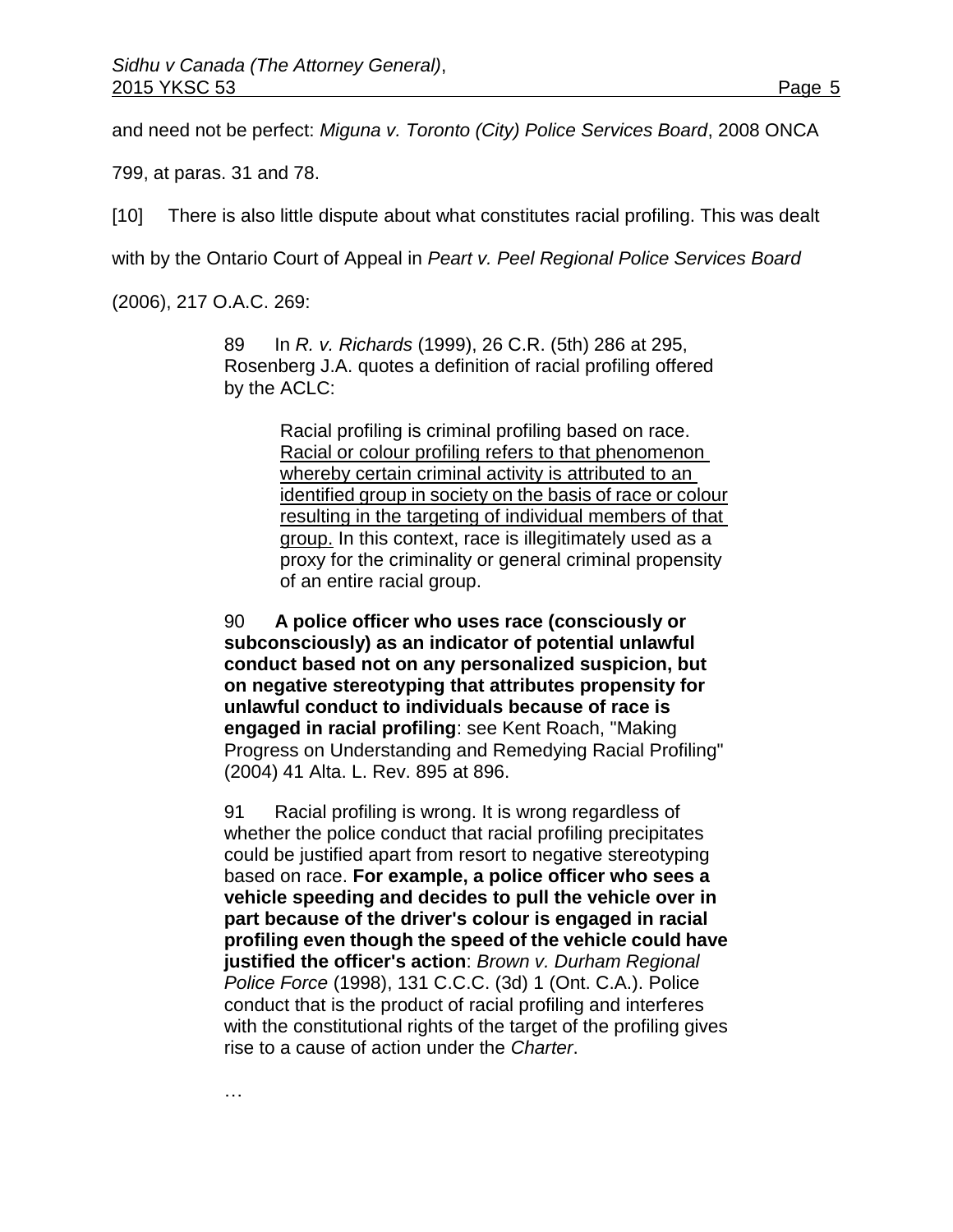95 **Racial profiling can seldom be proved by direct evidence. Rather, it must be inferred from the circumstances surrounding the police action** that is said to be the product of racial profiling…. (underlining already added, my bolding)

#### **ANALYSIS**

[11] The plaintiff alleges that he was improperly detained at a RIDE Program traffic check stop in Whitehorse on December 2, 2012. He made a complaint to the RCMP later that day about the conduct of the RCMP officer involved with the check stop, Constable West. The officer who received the complaint determined that the plaintiff had, in the course of her interview with him, uttered threats to cause death or serious bodily harm to Constable West. Thus, a charge of uttering threats was issued and the plaintiff was arrested by four RCMP officers at his laundromat on December 5, 2012. He was then transported in a police vehicle to the Whitehorse courthouse, where he was given an opportunity to speak with a lawyer and deal with the issue of his judicial interim release. The plaintiff was ultimately acquitted of the charge of uttering threats on May 31, 2013. His claims of unlawful detention, and implicitly his claim of racial discrimination (s. 15 of the *Charter*), pertain to both of the incidents on December 2 and 5, 2012. His other claims for unlawful arrest, malicious prosecution, assault and battery, and breaches of his rights under ss. 7, 9 and 10 of the *Charter*, all pertain to the incident of December 5, 2012. [12] The impugned paragraphs (8 to 19 and 58), and portions of paragraphs (see underlining in 22, 48 and 61 below), in the amended statement of claim are those dealing

those alleging ongoing improper police conduct since December 2012. They read as follows:

with allegations of past police conduct towards the plaintiff between 2006 and 2012, and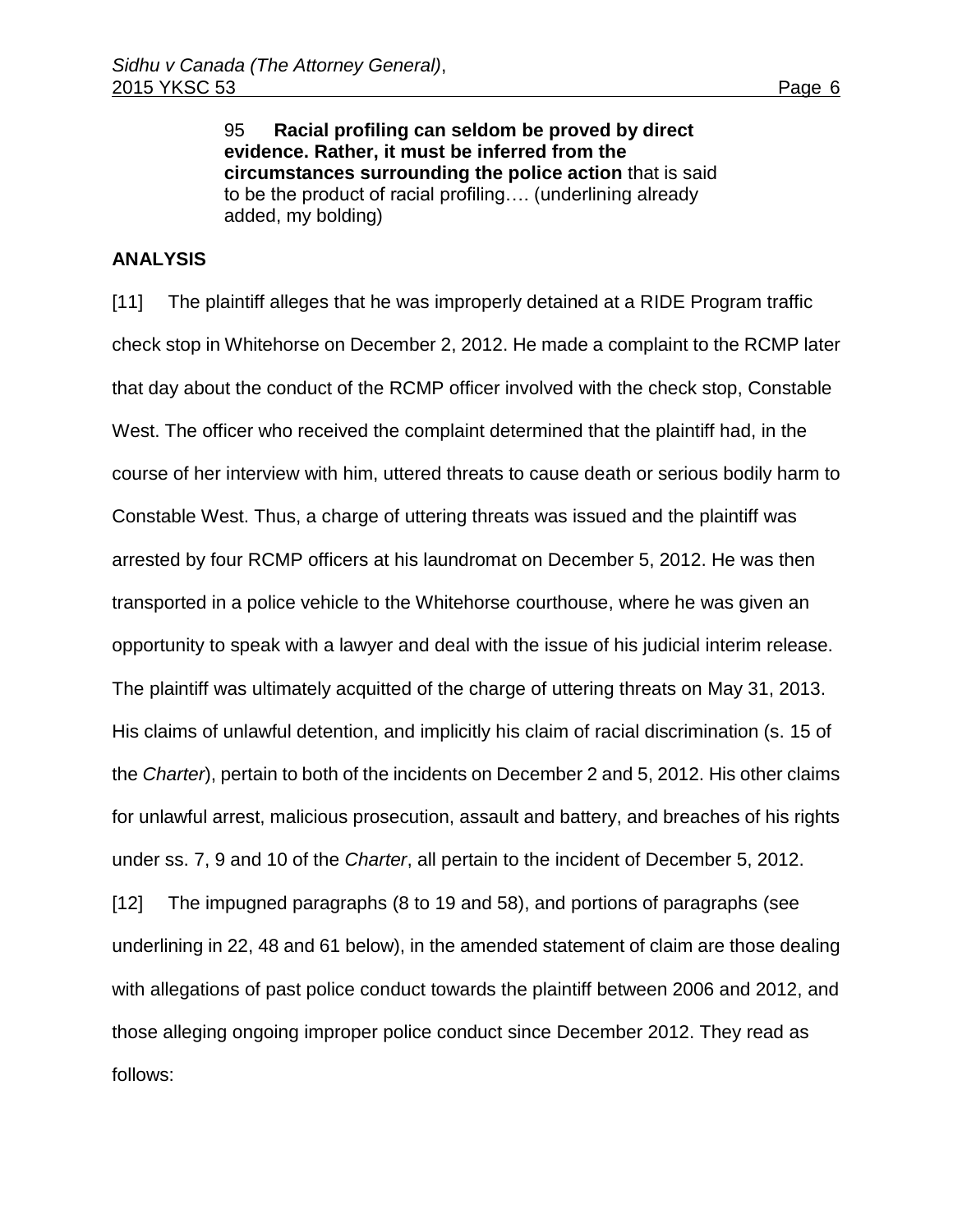- 8. During the summer of 2006 he became friends with Angela Spicer, a RCMP officer stationed at Watson Lake RCMP Detachment. The relationship ended when he was confronted by three male officers at his workplace who demanded of him not to contact Angela Spicer but through them.
- 9. During the summer of 2006 Sidhu was detained several times by various officers for alleged motor vehicle infractions. This continued throughout the summer of 2007 and 2008.
- 10. During August 2010 Sidhu was arrested for alleged impaired operation of a motor vehicle, obstructing a peace officer, mischief and sexual assault. The charges were stayed.
- 11. On or about August 23, 2011 Sidhu was pulled over for allegedly using a cellphone while operating a motor vehicle. He was arrested, detained in police cells and later detained under the *Mental Health Act*, charged with assaulting a peace officer, uttering a threat, obstructing a peace officer, mischief and using an iPhone while operating a motor vehicle. The charges were stayed, but for using of an iPhone while operating a motor vehicle for which he was convicted ex parte. The conviction was quashed on appeal on January 8, 2013, after the [C]rown conceded the appeal on the basis that an iPhone was not used by Sidhu.
- 12. Sidhu did not return to Watson Lake after his arrest during August 2011 and his subsequent detention pursuant to the *Mental Health Act* partly due to the conditions of his release from custody. His family further feared for his safety being on his own in a remote area and being the target of unwarranted police attention. The family business was closed down in Watson Lake and Sidhu lost his job.
- 13. From August to December 2011 Sidhu was pulled over by RCMP officers in Whitehorse for a further three times to check for proper documents. No tickets were issued pursuant to the *Motor Vehicle Act* on any of the three occasions.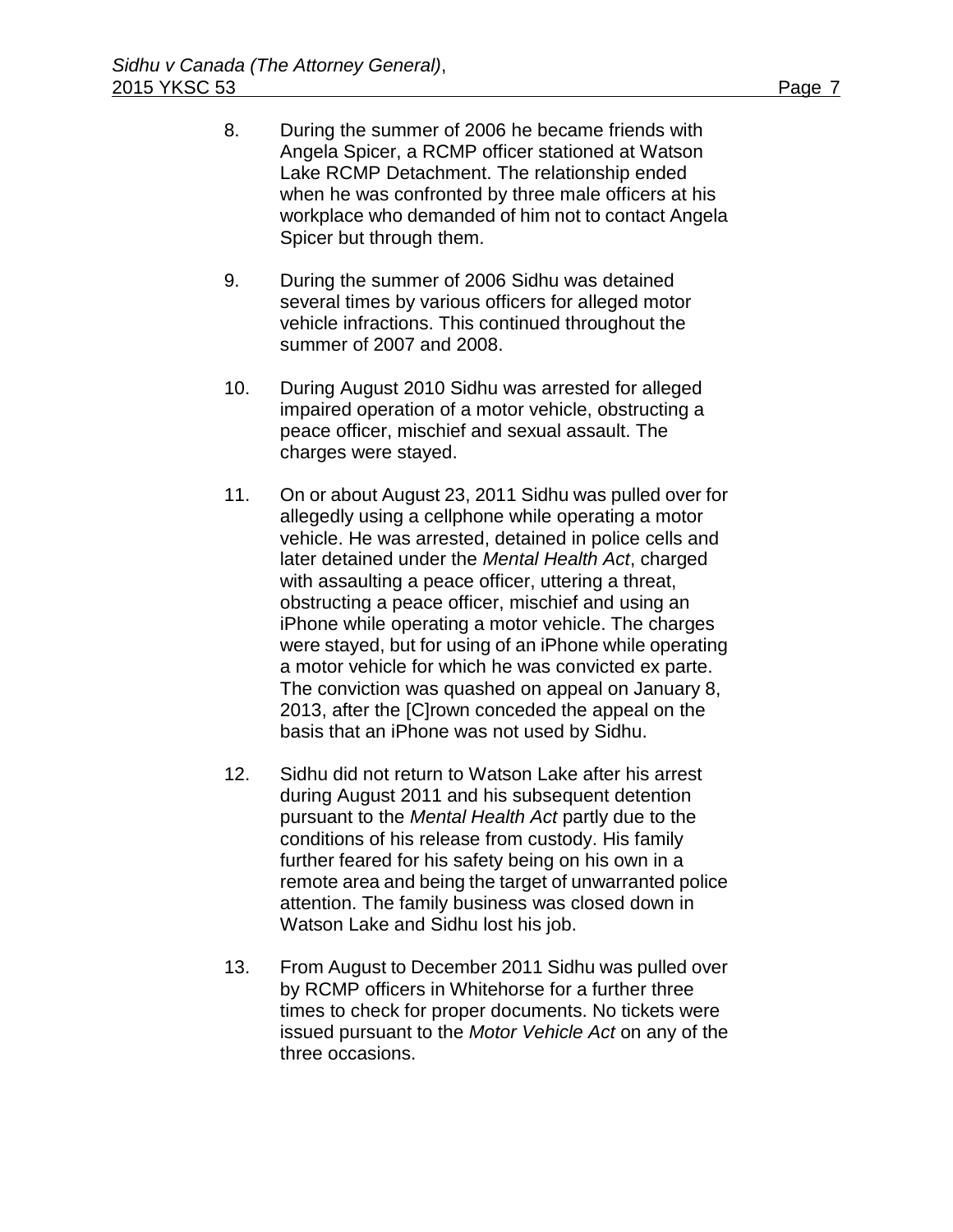- 14. Sidhu was arrested by Corporal T.L. Monkman while walking through the RCMP parking lot on October 26, 2011, charged with mischief, which charge was stayed.
- 15. Sidhu started to work at the family owned Laundromat in Whitehorse during 2012.
- 16. He was pulled over for an alleged seatbelt infraction on May 16, 2012 by Constable Andrew West and ticketed pursuant to the *Motor Vehicle Act*, which ticket was disputed by Sidhu and stayed.
- 17. Sidhu was pulled over a further twelve times by various RCMP officers on traffic duty pursuant to the *Motor Vehicle Act* since his forced return to Whitehorse during 2011*,* all of which did not result in any charges.
- 18. Sidhu laid various complaints with the Commission for Public Complaints against the RCMP about the above mentioned Watson Lake and Whitehorse incidents, which complaints were all informally resolved after investigation by Sergeant Grant D. Lohrenz.
- 19. Sidhu continues to be a target of unwarranted police attention in Whitehorse by being pulled over pursuant to the *Motor Vehicle Act,* being under sporadic police surveillance at his place of work and being visited by police at his place of work.
- …
- 22. The detention was without reasonable or probable grounds; unlawful; singled Sidhu out as a person of East Indian descent and defamed his recent campaign to run as mayor of Whitehorse.
- …

…

48. The Defendants acted with malice and improper motives based amongst others on the history created by the Watson Lake and Whitehorse Detachments of the RCMP about Sidhu.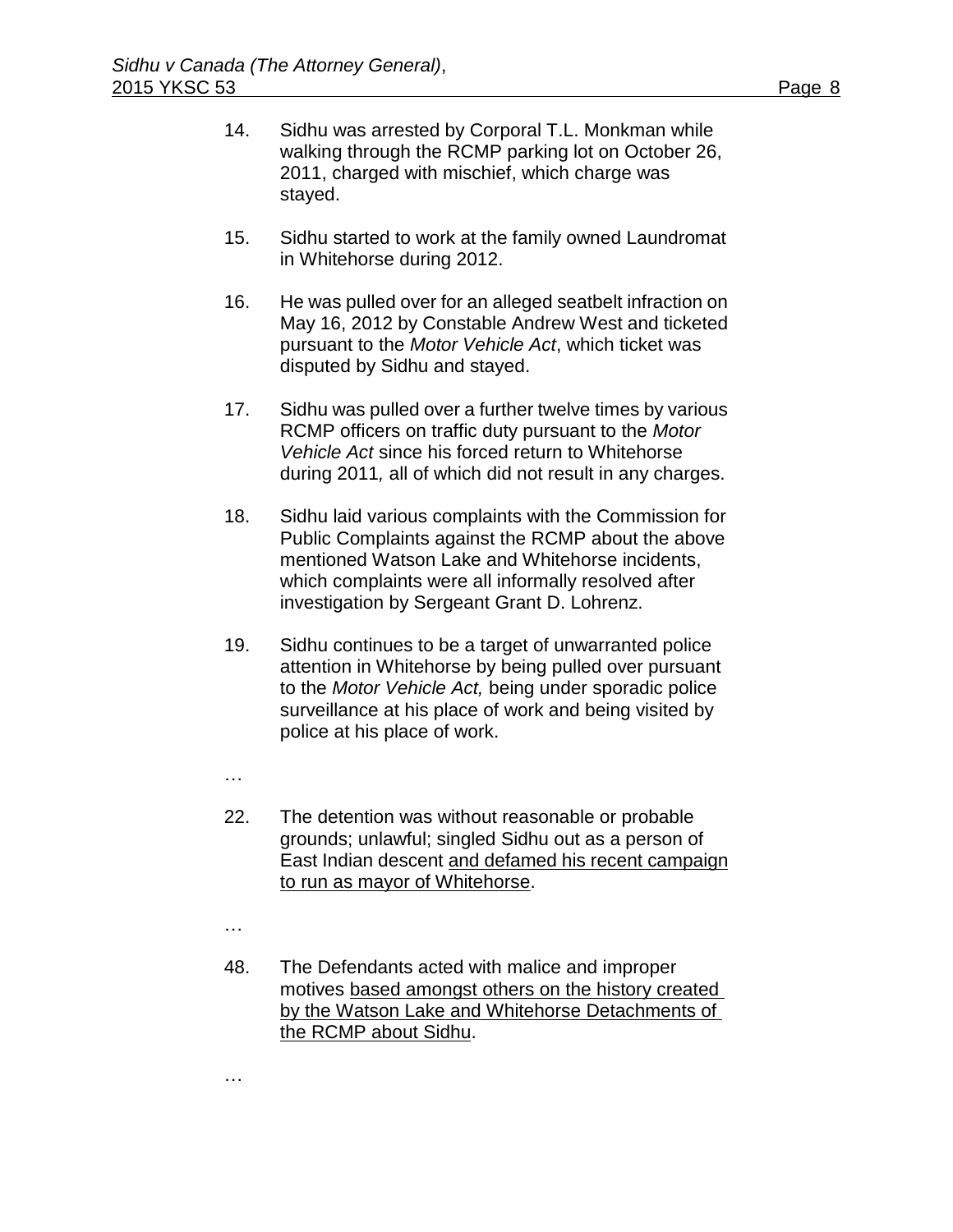…

- 
- 58. Sidhu states that past and continuing police conduct against him as set out in paragraphs 4 to 19, 22, 26 and 48 above is based on racial profiling and discriminates against him as a person of East Indian de[s]cent.
- 61. Sidhu claims that his rights pursuant to section 15 of the *Charter* were breached by the Defendants and continue to be in jeopardy of being breached by the Defendants.

[13] The plaintiff's counsel objected to the attempt by the defendants' counsel to strike portions of paras. 48 and 61 because they were not explicitly referenced in his Notice of Application. I disregard this objection for two reasons. First, while para. 48 was not referenced in the Notice of Application, it was specifically referenced in the defendant's Outline of argument, and this was acknowledged in the plaintiff's Outline. Second, there can be no prejudice to the plaintiff here, since his counsel was clearly aware that the defendants' counsel was challenging pleadings based on past and continuing police conduct and the impugned portions of paras. 48 and 61 deal with exactly that. I also have regard here to Rules 1(14) and 2(1).

[14] With respect to the allegations of past police conduct which the plaintiff relies upon in his claim of racial discrimination, the defendants' counsel made the following submissions:

- 1) The allegations are vague and imprecise.
- 2) In several instances, the RCMP officers involved are not identified.
- 3) There are no particulars of what the police officers' conduct was, or what they said to the plaintiff, and thus there is no basis for any inference that they were discriminating against him on the basis of his East Indian race.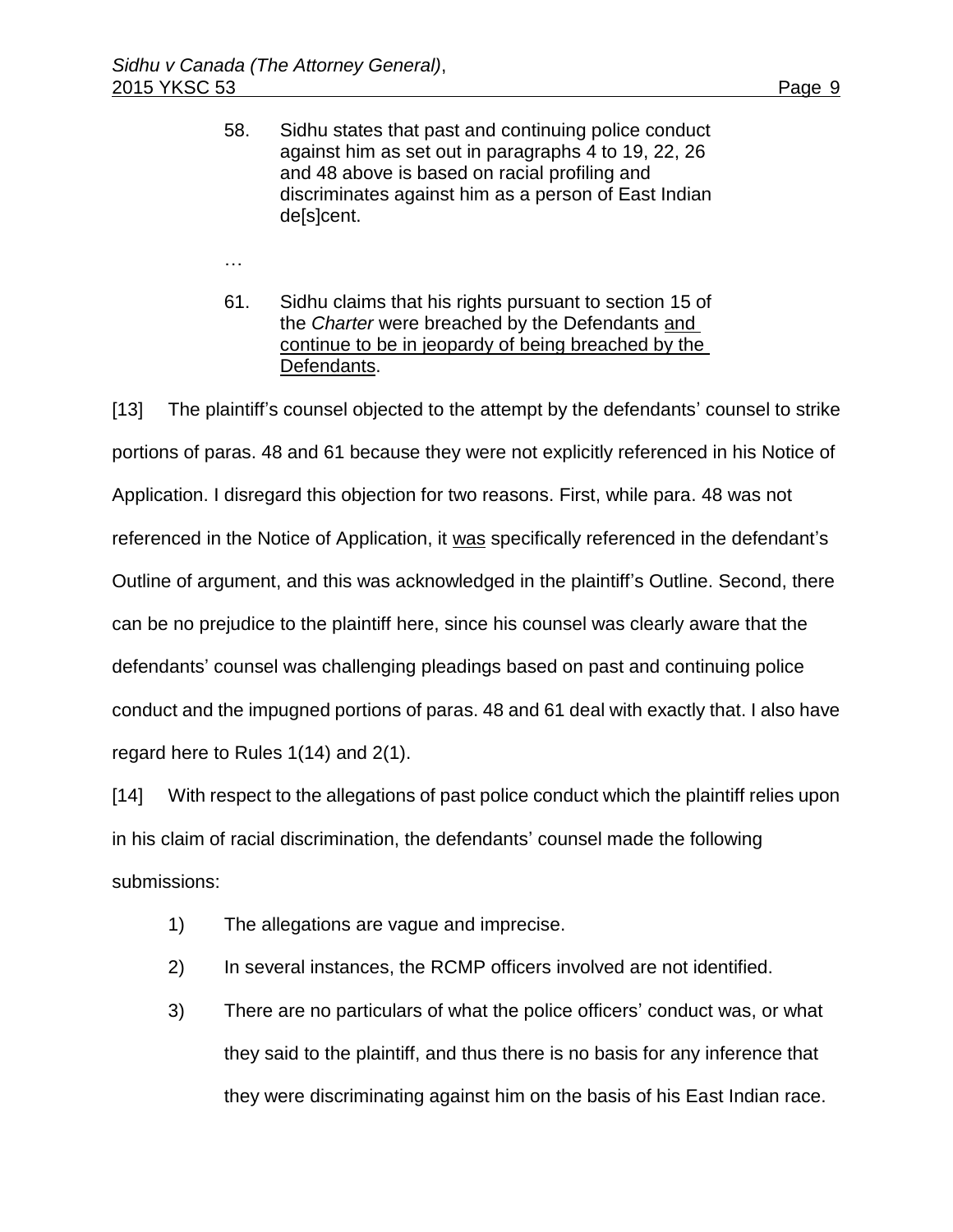- 4) There are no references whatsoever as to whether the plaintiff felt that there were no reasonable and probable grounds for any of the stops, detentions or arrests.
- 5) Some of the paragraphs make no reference to police conduct at all (12, 15 and 18).
- 6) There is no indication whatsoever that the plaintiff raised the issue of racial discrimination in his defence for any of these matters, or at the time of any of these encounters with the police.
- 7) "Unwarranted police attention" is not a cause of action.
- 8) The only cause of action which the historical information can possibly relate to is the claim of racial discrimination under s. 15 of the *Charter*. However, in order to succeed on that claim, the plaintiff must prove a distinction based on race. Here, the plaintiff has failed to plead any material facts that could prove a distinction between how the police treated him and others not of East Indian descent in the period between 2006 and December 2012.
- 9) The alleged unwarranted police attention between 2006 and 2012 is not the subject of the plaintiff's claim and he seeks no relief as a result. Indeed, events that occurred prior to November 20, 2012 are statute barred by the two-year limitation period in s. 2(d) of the *Limitation of Actions Act*, R.S.Y. 2002, c. 139. 2
- 10) If the historical pleadings are not struck, then a disproportionate amount of time and resources will be spent on answering the allegations, through:

 2 The original statement of claim was filed on November 20, 2014.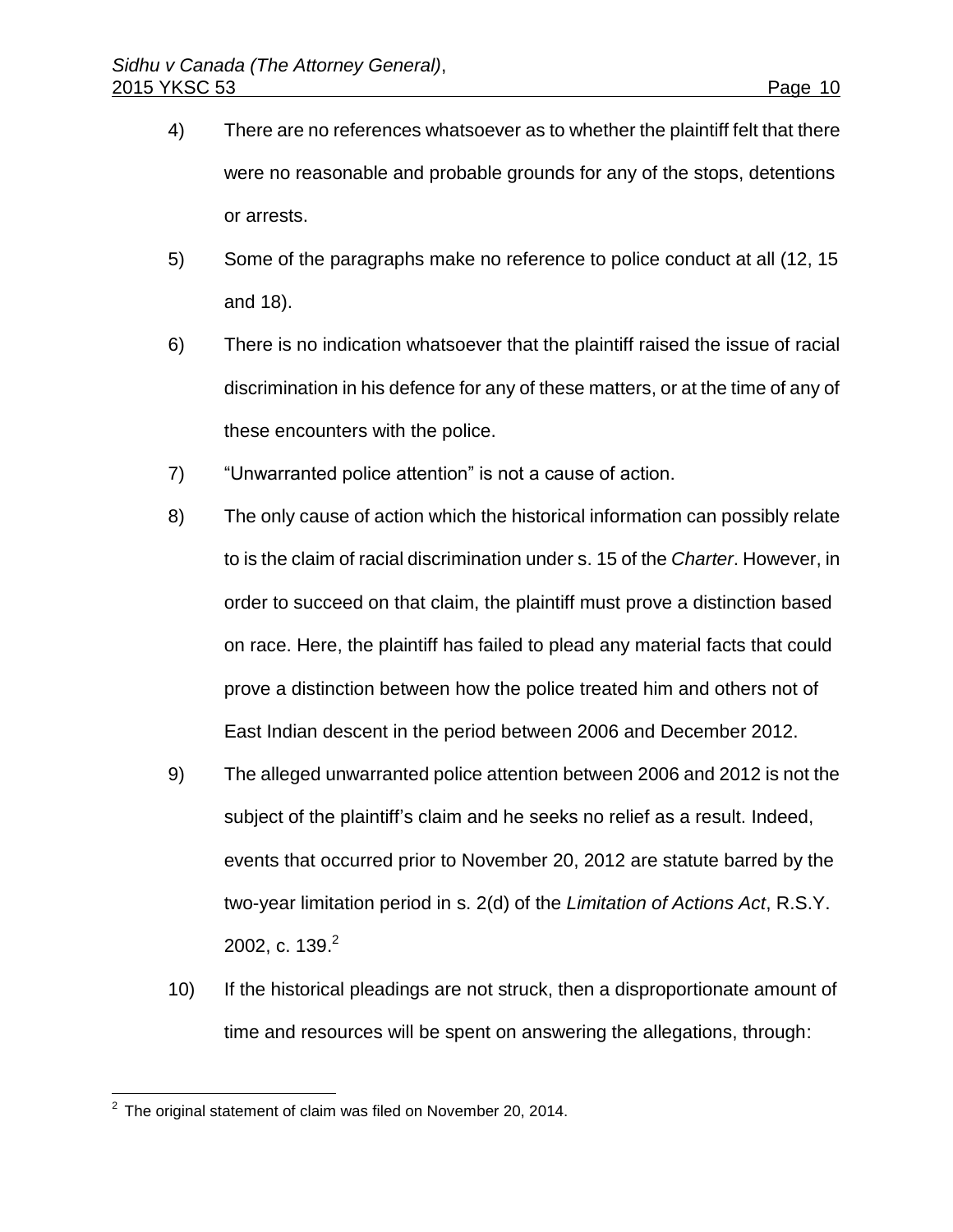demands for particulars; document discovery; examinations for discovery; as well as extensive cross-examination and the possible tendering of contradictory evidence at trial. This in turn can reasonably be expected to cause a significant delay in the ultimate resolution of this matter.

[15] In summary, the defendant's counsel submitted that the historical pleadings should be struck for a combination of reasons. First, the pleadings are unnecessary and vexatious because they cannot go to establishing the plaintiff's racial discrimination claim, nor do they advance any other claim known in law. Second, the pleadings are embarrassing and scandalous because they are irrelevant and they will involve the parties in useless expense and will prejudice the trial of the action by involving them in a dispute apart from the central issues arising from the events of December 2 and 5, 2012. Third, they disclose no reasonable claim/cause of action in and of themselves. Thus, it is plain and obvious that the pleadings do not constitute allegations of fact relevant to, or necessary for, the purpose of furthering the claim of racial discrimination associated with the events of December 2012.

[16] As for the plaintiff's claim in paras. 19, 58 and 61 of the amended statement of claim that he continues to be the target of ongoing unwarranted police attention and the subject of racial discrimination, the defendant's counsel made similar submissions:

1) Paragraph 19 of the amended statement of claim contains no particulars at all about how the police treated the plaintiff, because of his race, in a manner which is distinct from their treatment of others. Thus, the pleading cannot possibly be probative of whether the plaintiff's equality rights under s. 15 of the *Charter* were breached in December 2012.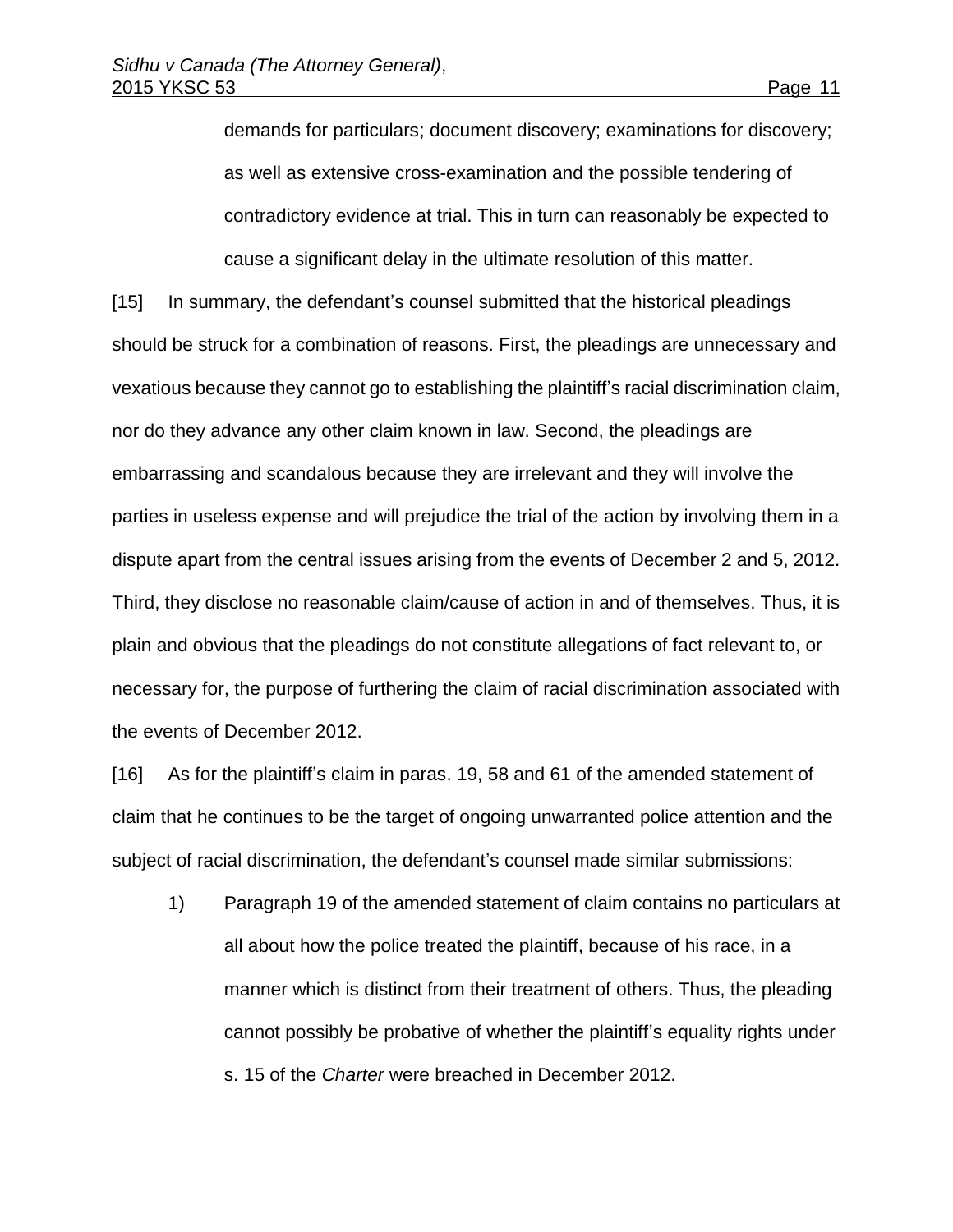- 2) To the extent that the plaintiff has attempted to adduce further particulars through his affidavit filed October 20, 2015, those particulars ought to have been pled and not sworn to in an affidavit in response to this application.
- 3) In any event, the plaintiff's affidavit fails to disclose any improper police conduct since the events of December 2012.
- 4) Any allegations of improper police conduct (vague and unsubstantiated as they are) after the events of December 2012 cannot logically be relevant to whether the particular police officers involved at that time were acting in a racially discriminatory manner. This is because, if there was subsequent improper police conduct, it occurred after the events at issue, and there is no evidence that the subsequent events involved the same police officers.

[17] I am largely in agreement with all of these submissions, except to say that repeated groundless detentions by police officers could give rise to a potential tort of misfeasance in public office or abuse of process. However, neither of those torts are pled here. In any event, I do agree that the plaintiff's counsel has failed to plead any material facts from which an inference can logically be drawn that the police acted in a racially discriminatory manner towards the plaintiff on December 2 or 5, 2012.

[18] The plaintiff's counsel points to para. 26 of the amended statement of claim which reads:

> Sidhu clearly informed Corporal Dunmall [during the complaint interview on December 2, 2012] that he was previously singled out by the RCMP on the basis of his race and that Constable West is continuing to do that. (my emphasis)

This, submitted counsel, ties in both the historical and the ongoing improper police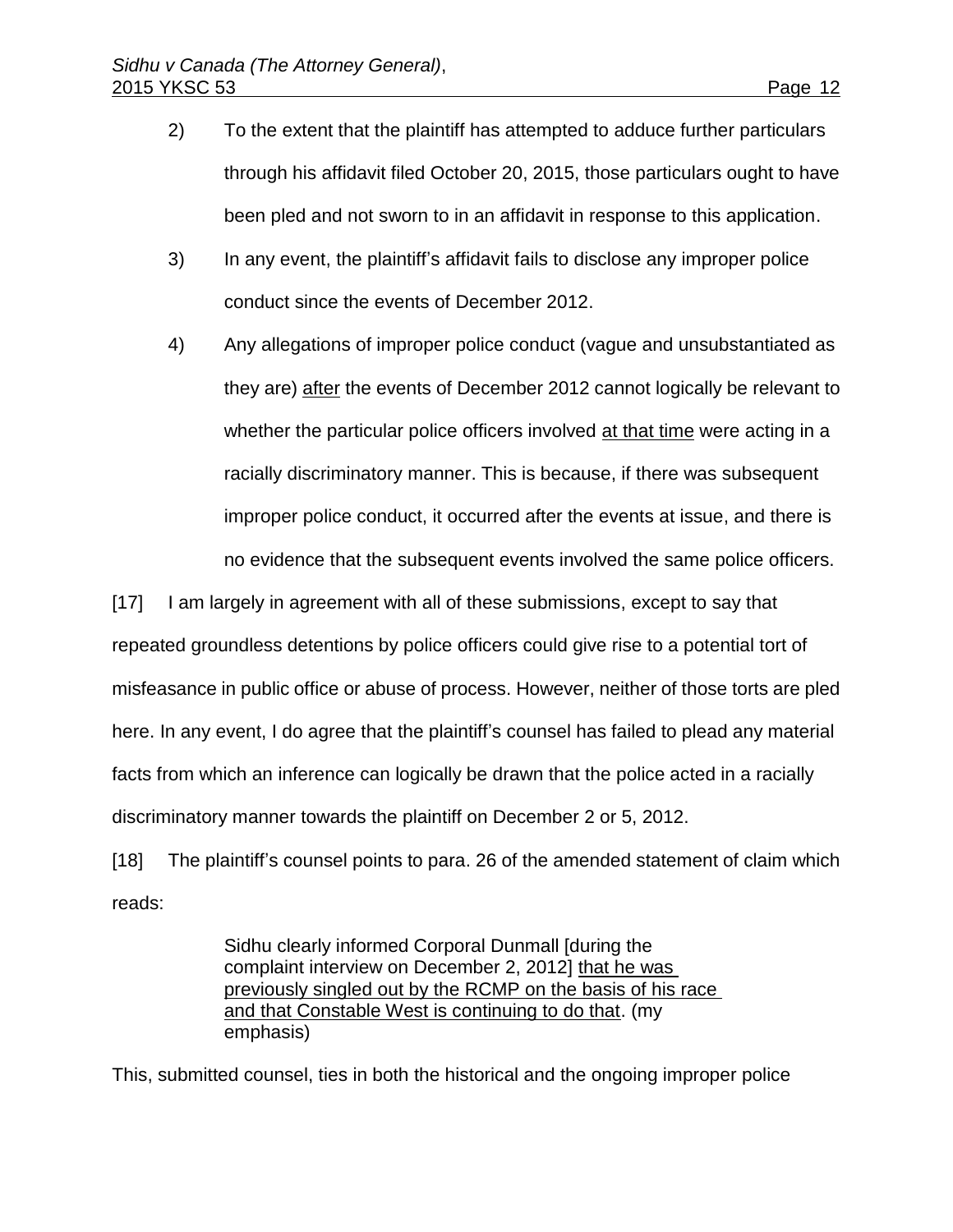conduct to the racial discrimination claim. I disagree. This is nothing more than a bald allegation of racial profiling without any particularity.

[19] In *Hamalengwa v. Bentley*, 2011 ONSC 4145, the Ontario Superior Court of Justice was dealing with a black lawyer plaintiff who alleged *Charter* breaches under ss. 7 and 15, based on systemic and personal racial profiling. The defendants applied to strike his statement of claim primarily because it did not disclose a reasonable cause of action and was frivolous and vexatious. There, similar to the case at bar, one of the types of police conduct that the plaintiff alleged was objectionable was being stopped six times by the police while driving a motor vehicle and being issued tickets. The plaintiff conceded that he pled guilty to the traffic violations and did not raise any complaint of racial profiling in response to those charges. Nevertheless, he sought to rely upon them as a basis for his claim under s. 15 of the *Charter.* Lederman J. responded to this point as follows:

> 10 The statement of claim does not plead material facts that would establish any *Charter* breach for racial profiling. Instead, the statement of claim is largely a combination of evidence and argument that racial profiling is a systemic problem. An allegation of racial animus is analogous to an allegation of fraud, misconduct or dishonesty. Thus, a bald allegation of racial profiling without particularity must be struck (*Hamalengwa v. Duncan*, [\[2005\] O.J. No. 851](http://www.lexisnexis.com/ca/legal/search/runRemoteLink.do?A=0.13918597699815782&bct=A&service=citation&risb=21_T22975537676&langcountry=CA&linkInfo=F%23CA%23OJ%23ref%25851%25sel1%252005%25year%252005%25%20/%20_parent) (S.C.J.) at para. 24; aff'd [\[2005\] O.J. No. 3993](http://www.lexisnexis.com/ca/legal/search/runRemoteLink.do?A=0.35061082467360805&bct=A&service=citation&risb=21_T22975537676&langcountry=CA&linkInfo=F%23CA%23OJ%23ref%253993%25sel1%252005%25year%252005%25%20/%20_parent) (C.A.) at para. 17; leave to appeal denied, [\[2005\] S.C.C.A. No. 508\)](http://www.lexisnexis.com/ca/legal/search/runRemoteLink.do?A=0.1575776569103189&bct=A&service=citation&risb=21_T22975537676&langcountry=CA&linkInfo=F%23CA%23SCCA%23ref%25508%25sel1%252005%25year%252005%25%20/%20_parent).

11 It is clear that no fact or particulars are pleaded regarding the allegations of racial profiling related to the various traffic violations. ... Even at its highest, the statement of claim does not provide sufficient particulars to ground the plaintiff's allegations of intentional and malicious conduct.

[20] Another interesting point in *Hamalengwa* that relates to the case at bar are the Court's observations, at para. 13, that to allow the pleadings to stand would necessitate

"[r]elitigation of the prior traffic infractions" to determine if racial profiling occurred on any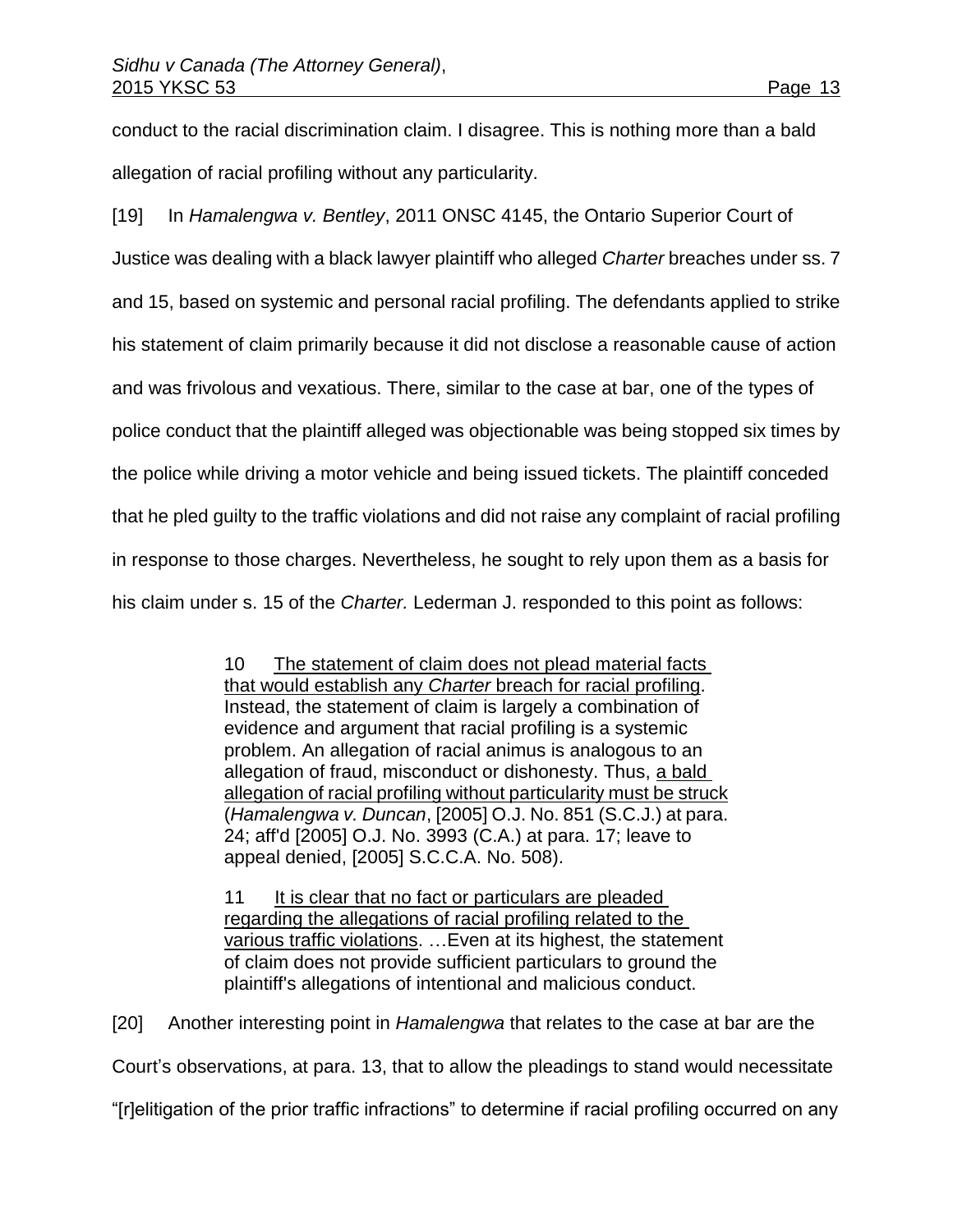or all of those occasions. This is the point made by the defendant's counsel above, at para. 14(10), with which I agree.

[21] Examples of pleadings which could establish a basis for a claim of racial discrimination are found in *Miguna*, cited above. This is another case involving a black lawyer plaintiff. He was arrested at his law offices in 2002 and charged with sexual assault. He was arrested again in 2003 and charged with three further counts of sexual assault. Both arrests took place in front of colleagues and the public. In 2004, he was acquitted of all charges. He sued the Crown and the police claiming, among other things, malicious prosecution (including a serious allegation of racial profiling), assault and a breach of his *Charter* rights. The defendants applied to have his statement of claim struck on the basis that it disclosed no cause of action, or alternatively, was frivolous and vexatious. The Ontario Court of Appeal refused to strike two of the impugned paragraphs in the statement of claim, stating:

> 73 The racial profiling allegations are particularly important to Mr. Miguna's claim because, if established, they would tend to show malice, abuse of power and possibly a lack of reasonable and probable cause. At paras. 175 and 176 he pleads:

> > [175] Chen, Pandolfi and Murarotto [the police officers] deliberately detained Mr. Miguna at the 32 Division station rather than issuing a promise to appear at his offices or elsewhere due to their tendency at racial profiling and anti-black racism.

> > [176] Defendants Chen, Pandolfi, Leaver, Murarotto, Couto and Alberga racially profiled Mr. Miguna and believed that he had committed the alleged crimes due to their racism and discriminatory tendencies and not because of any credible evidence or any reasonable or probable grounds.

There are no such pleadings in the case at bar.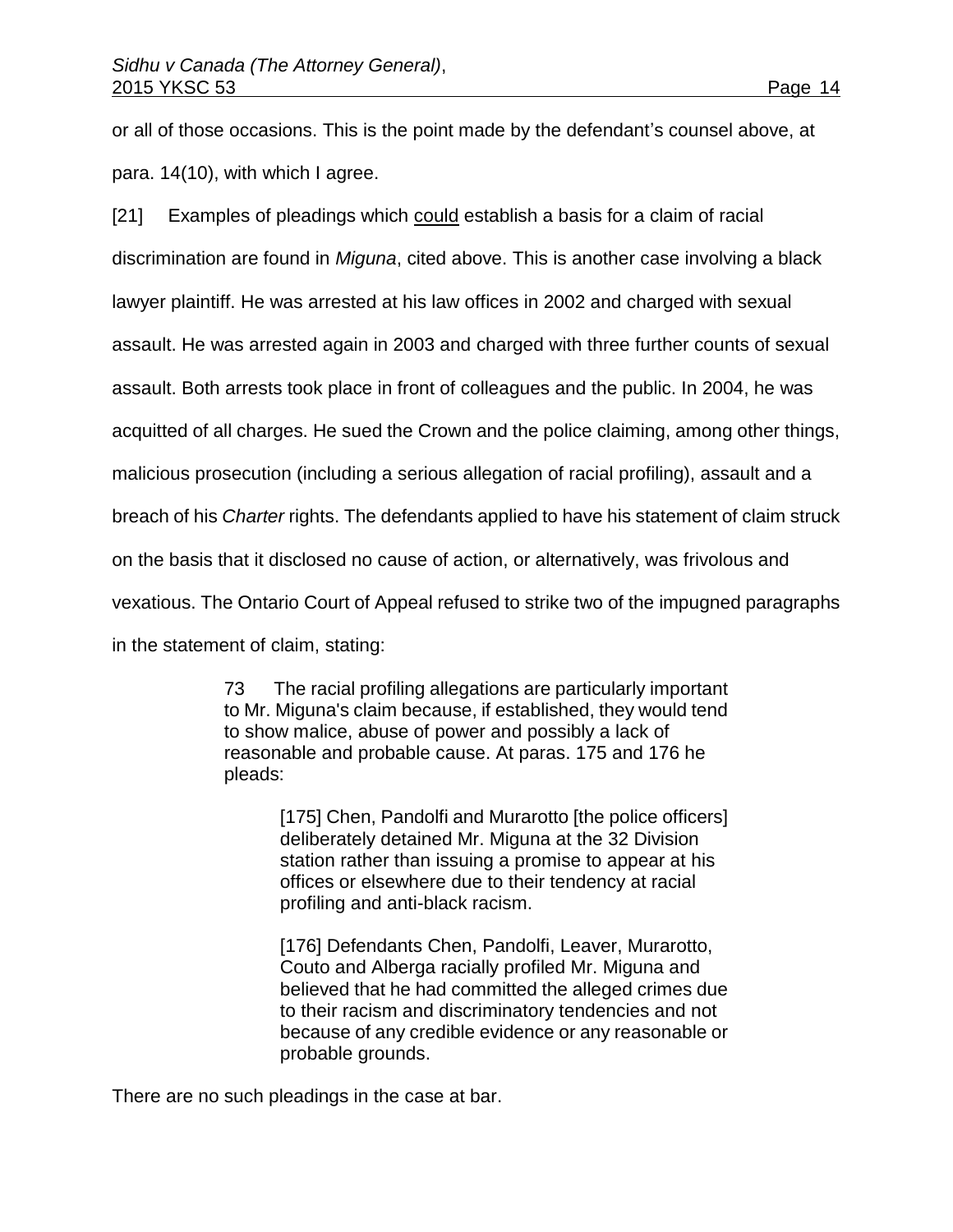[22] In oral argument, the plaintiff's counsel submitted that the "sheer number" of interactions between the plaintiff and the RCMP makes them relevant to the claim of racial profiling. I disagree. Nothing plus nothing equals nothing. Further, the plaintiff has not pleaded that the total number of interactions are a basis for establishing racial discrimination.

[23] It is important for the plaintiff to remember that, in order to succeed on a claim of discrimination under s. 15 of the *Charter*, he must be able to establish that he was discriminated against on the basis of his race, ethnic origin or colour (since no other enumerated or analogous ground under s. 15 is at issue). It is not enough for the plaintiff to argue that the RCMP discriminated against him because he was some kind of a troublemaker or a thorn in their side.

[24] Finally, the plaintiff's counsel relies to a great extent on *Anoquot v. Toronto (City) Police Services Board*, 2015 ONSC 553. In that case, the plaintiff was a First Nations woman. On September 15, 2011, she was detained by private security staff at a Shopper's Drug Mart store in Toronto. She was searched and accused of shoplifting three bottles of perfume. The police were called and took the plaintiff to the police station where she experienced an "embarrassing, intimidating, and callously conducted strip search" by two female officers, to use the words of the chambers judge, Perell J. Subsequently, the plaintiff successfully sought a stay of the criminal proceedings due to an unreasonable, warrantless search.

[25] Ms. Anoquot sued the police force alleging constitutional torts for breaching her *Charter* rights under ss. 7, 8, and 15. The defendants did not challenge plaintiff's cause of action, but rather simply sought to strike out two paragraphs in the statement of claim on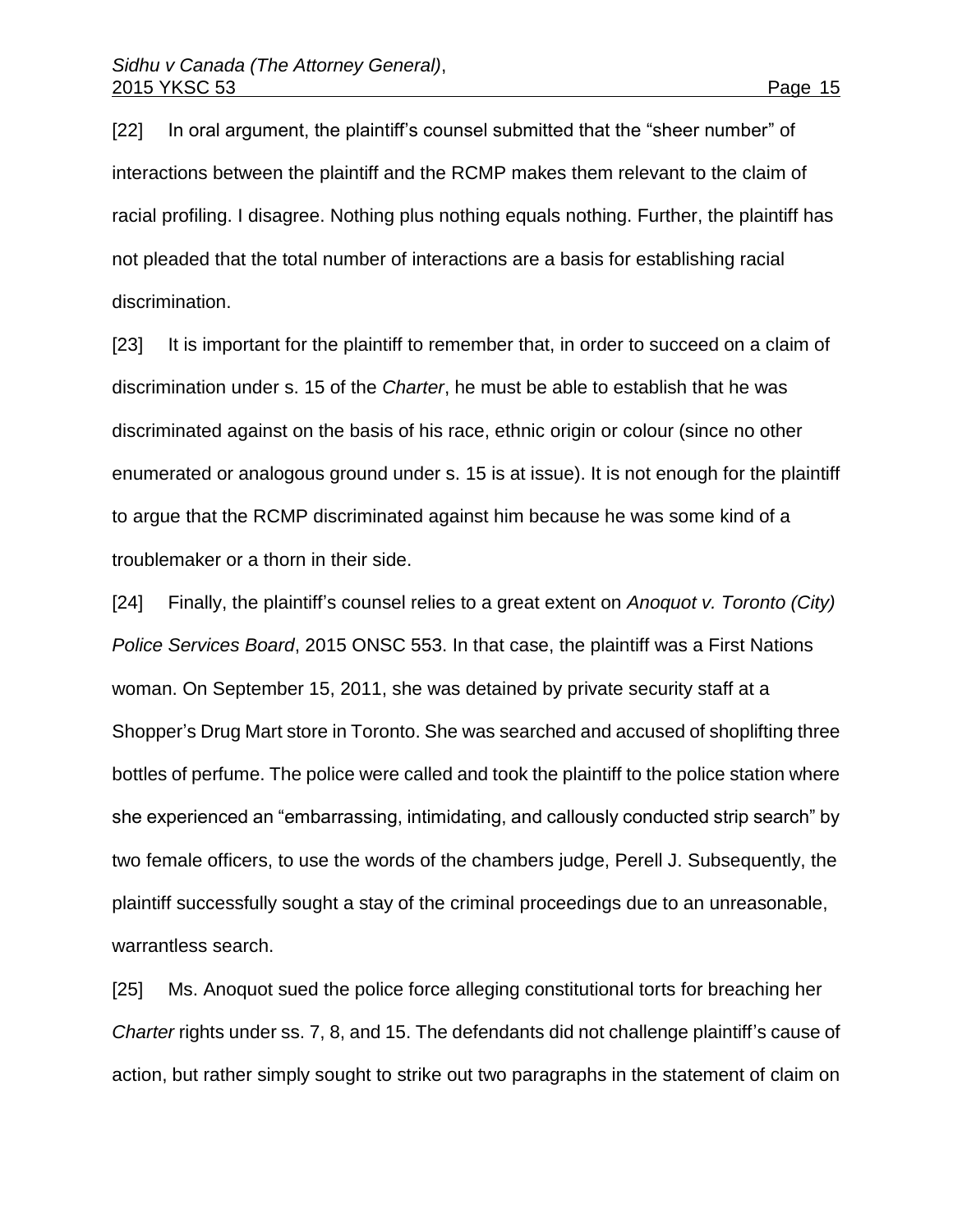the basis that they were "bald allegations, irrelevant facts, and/or conclusions of law" and

were therefore scandalous, frivolous and vexatious. The two impugned paragraphs

stated:

16. The Toronto Police have conducted numerous strip searches of the Plaintiff in previous arrests. To the Plaintiff's recollection, every-time she has been arrested by the Toronto Police she has been stripped searched. The only time she has been arrested and not stripped searched was when she was arrested by the police in the Kitchener area.

…

19. The data shows that in 2010, the Toronto Police Service strip searched 60% of all people arrested. Aboriginal people are overrepresented in the correctional system. This fact has been known by public institutions, including the Toronto Police Service and the Toronto Police Services Board. Aboriginal peoples, such as the Plaintiff, continue to represent a disproportionate number of those who are arrested by police and subjected to personal searches, including strip searches. This systemic issue represents institutional failures and includes the actions by the defendants.

[26] In allowing these paragraphs to stand, Perell J. made a distinction between the

plaintiff's *Charter* claims under s. 7 (right to life, liberty and security of the person) and s. 8 (protection against unreasonable searches or seizures) and her claim of discrimination under s. 15 (equality). Perell J. described the first two claims as "connected to her individual experience on September 15, 2011". However, the chambers judge said that plaintiff's claim under s. 15 was "different" in that it connected her individual experience on that day with the allegedly discriminatory experiences of the collective of Aboriginal people of which she was a part. In particular, Perell J. stated, at para. 19, that the plaintiff was bringing a claim similar to a discrimination claim under human rights legislation. He then made the following comments on this point: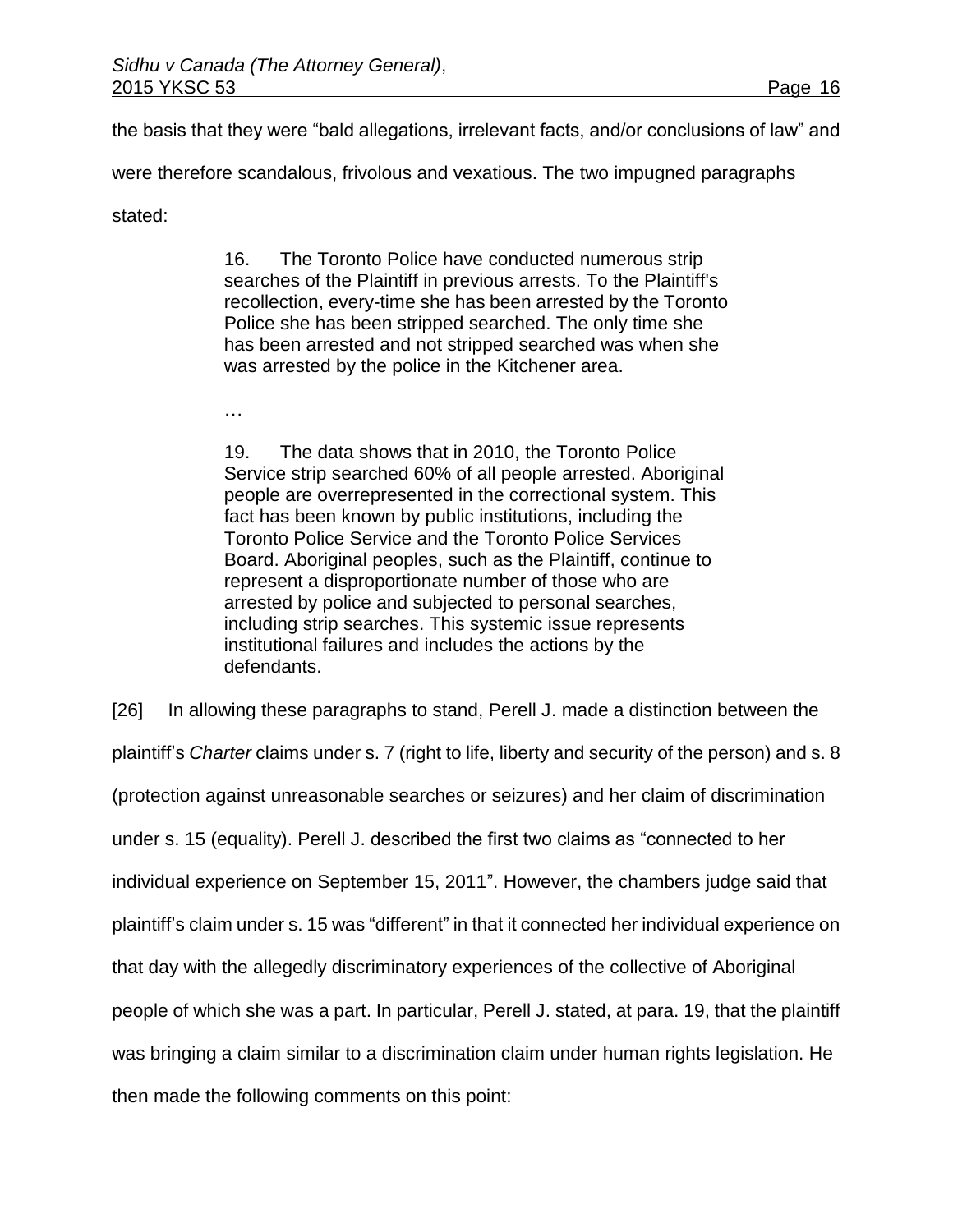20 Ms. Anoquot's claims of infringement of s. 7 (Right to Life, Liberty and Security of the Person) and s. 8 (Protection against Unreasonable Searches or Seizures) would seem to be connected to her individual experience on September 15, 2011. However, her claim of an infringement of s. 15 (Equality) is different and connects her individual experience on that day with the allegedly discriminatory experiences of the collective of which she is a part. That is in the nature of a discrimination claim.

21 The nature of discrimination as a legal concept and how it is proven is a work in process.

…

27 …she is bringing a claim that has a group element to it because the alleged common and stereotypical treatment of a group is an inherent element of the discrimination claim.

28 Moving on to other objections, the Defendants submit that whether or not Ms. Anoquot has been the subject of a Level Three Search on prior occasions has no relevance or probative value to the action because she has acknowledged that Level Three Searches are to be conducted on a case-by-case basis to determine if reasonable grounds existed for the search incidental to an arrest. The Defendants argue that whether or not a prior search was or was not reasonable has no bearing on the reasonableness of the search on September 15, 2011. With respect, the Defendants seem oblivious to the nature of the claim that Ms. Anoquot is making, which is that the Defendants employ a stereotypical approach and systemically strip search Aboriginals rather than engaging in a case-by-case analysis. (my emphasis)

[27] Similar to the case at bar, the defendants in *Anoquot* also argued that the plaintiff's

allegations were vague and therefore vexatious or scandalous and incapable of a

response (para. 30). Although Perell J. disagreed with this argument, with respect, he did

so in a rather conclusory way:

30 Moving on to other objections to paragraphs 16 and 19, the Defendants submit that Ms. Anoquot's allegations are vague and therefore incapable of response. And, they submit that her vague allegations are vexatious or scandalous and should be struck. I fail to see any substance to these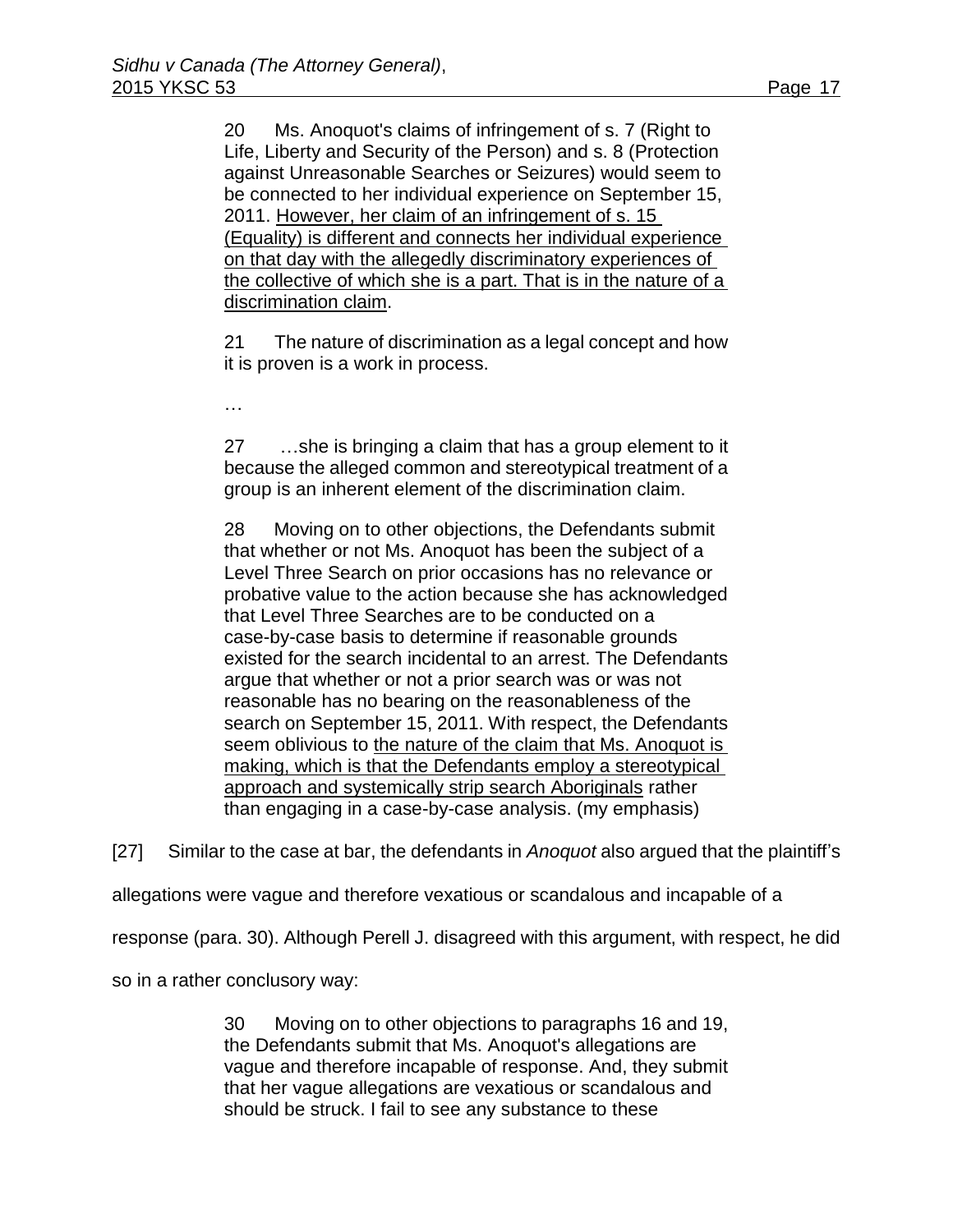submissions.

31 In my opinion, paragraphs 16 and 19 plead material or relevant facts. A pleading of a material or relevant fact cannot be scandalous: *876502 Ontario Inc. v. I.F. Propco Holdings (Ontario) 10 Ltd.* [\(1997\), 37 O.R. \(3d\) 70](http://www.lexisnexis.com/ca/legal/search/runRemoteLink.do?A=0.8691299466302861&bct=A&service=citation&risb=21_T22975712275&langcountry=CA&linkInfo=F%23CA%23OR3%23vol%2537%25sel1%251997%25page%2570%25year%251997%25sel2%2537%25decisiondate%251997%25%20/%20_parent) (Gen. Div.); *Dalex Co. v. Schwartz Levitsky Feldman* [\(1994\), 19 O.R. \(3d\) 463](http://www.lexisnexis.com/ca/legal/search/runRemoteLink.do?A=0.33072061496528393&bct=A&service=citation&risb=21_T22975712275&langcountry=CA&linkInfo=F%23CA%23OR3%23vol%2519%25sel1%251994%25page%25463%25year%251994%25sel2%2519%25decisiondate%251994%25%20/%20_parent) (Gen. Div.); *Ontario (Attorney General) v. Dieleman* [\(1993\),](http://www.lexisnexis.com/ca/legal/search/runRemoteLink.do?A=0.5611953000974055&bct=A&service=citation&risb=21_T22975712275&langcountry=CA&linkInfo=F%23CA%23OR3%23vol%2514%25sel1%251993%25page%25697%25year%251993%25sel2%2514%25decisiondate%251993%25%20/%20_parent)  [14 O.R. \(3d\) 697](http://www.lexisnexis.com/ca/legal/search/runRemoteLink.do?A=0.5611953000974055&bct=A&service=citation&risb=21_T22975712275&langcountry=CA&linkInfo=F%23CA%23OR3%23vol%2514%25sel1%251993%25page%25697%25year%251993%25sel2%2514%25decisiondate%251993%25%20/%20_parent) (Gen. Div.); *Duryea v. Kaufman* (1910), 21 O.L.R. 161 (H.C.J.).

[28] In my view, *Anoquot* can be distinguished from the case at bar for a number of reasons:

- 1) In *Anoquot*, it was alleged that there was an ongoing police practice of strip searching Aboriginal peoples. In the case at bar, there is no allegation of any type of ongoing police practice, such as pulling over people of East Indian descent for motor vehicle checks.
- 2) In *Anoquot*, the chambers judge seemed to be of the view that the plaintiff's individual experience during the strip search could be shown to be discriminatory because of her connection with the Aboriginal collective of which she was a part and whose members were allegedly systemically strip

searched. In particular, Perell J. said this at para. 27:

27 … [The plaintiff] is not bringing a group claim; she is bringing a claim that has a group element to it because of the alleged common and stereotypical treatment of a group is an inherent element of the discrimination claim.

In the case at bar, the plaintiff makes no connection at all between his individual experience as a person of East Indian descent during his interactions with the RCMP and the experience of the "collective" with which he might associate, such as the community of other persons of East Indian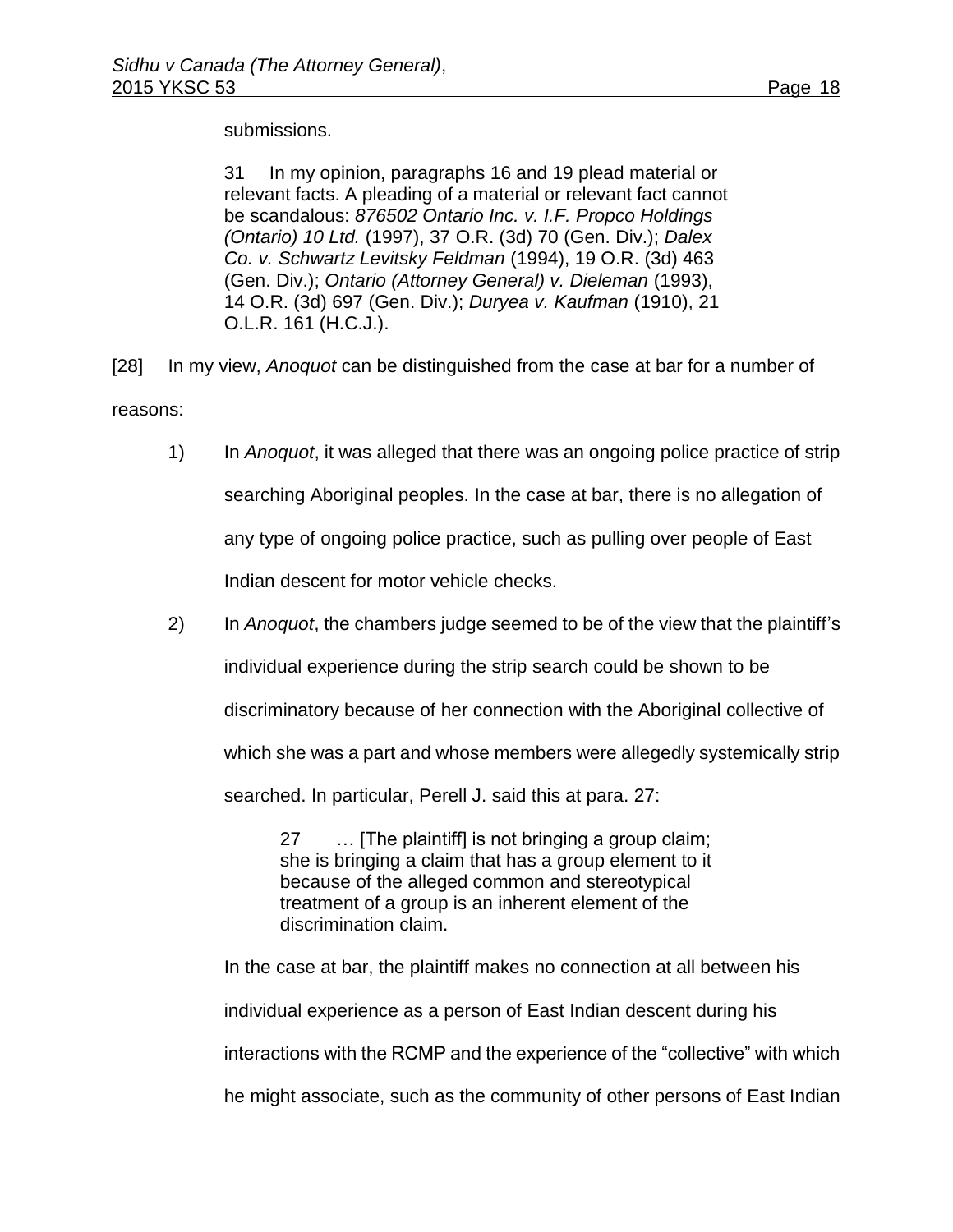descent in Whitehorse.

- 3) In *Anoquot,* the plaintiff specifically pled that the police practice of systemically strip searching Aboriginal was discriminatory. In the case at bar, the plaintiff has not pled that the historic and ongoing stops, detentions and arrests by the RCMP are part of a systemic police practice which discriminates against persons of East Indian descent. On the contrary, what the plaintiff has pled is a myriad of different types of police conduct towards him as an individual, and not towards other persons of East Indian descent. The various types of conduct include: conversations; detentions; being pulled over and ticketed; being arrested and charged; and being under sporadic police surveillance.
- 4) Lastly, were I the chambers judge in *Anoquot*, I might have been persuaded to accept the objection of the defendants that the impugned paragraphs were too vague to be sustainable.

[29] I find support for my conclusions here in some general comments expressed in the case of *Iovate Health Sciences Inc. v. NxCare Inc.*, [2007] O.J. No. 4498 (S.C.), which was referred to, but not followed, by Perell J. in *Anoquot*. *Iovate* similarly involved a motion by defendants to strike out paragraphs from a statement of claim for various reasons, including vagueness. Allen J. allowed the motion, and in doing so made the following comments:

> 24 …I am governed in my determination by the rule that the role of pleadings in litigation is to delineate the issues in dispute for the parties and the court in order that an efficient use of the court's and parties' resources can be maintained. [*Lysko, supra*, at para. 64]. As McQuaid, J. in *Touche Ross, supra*, held at para. 4: "[a defendant] must not be left to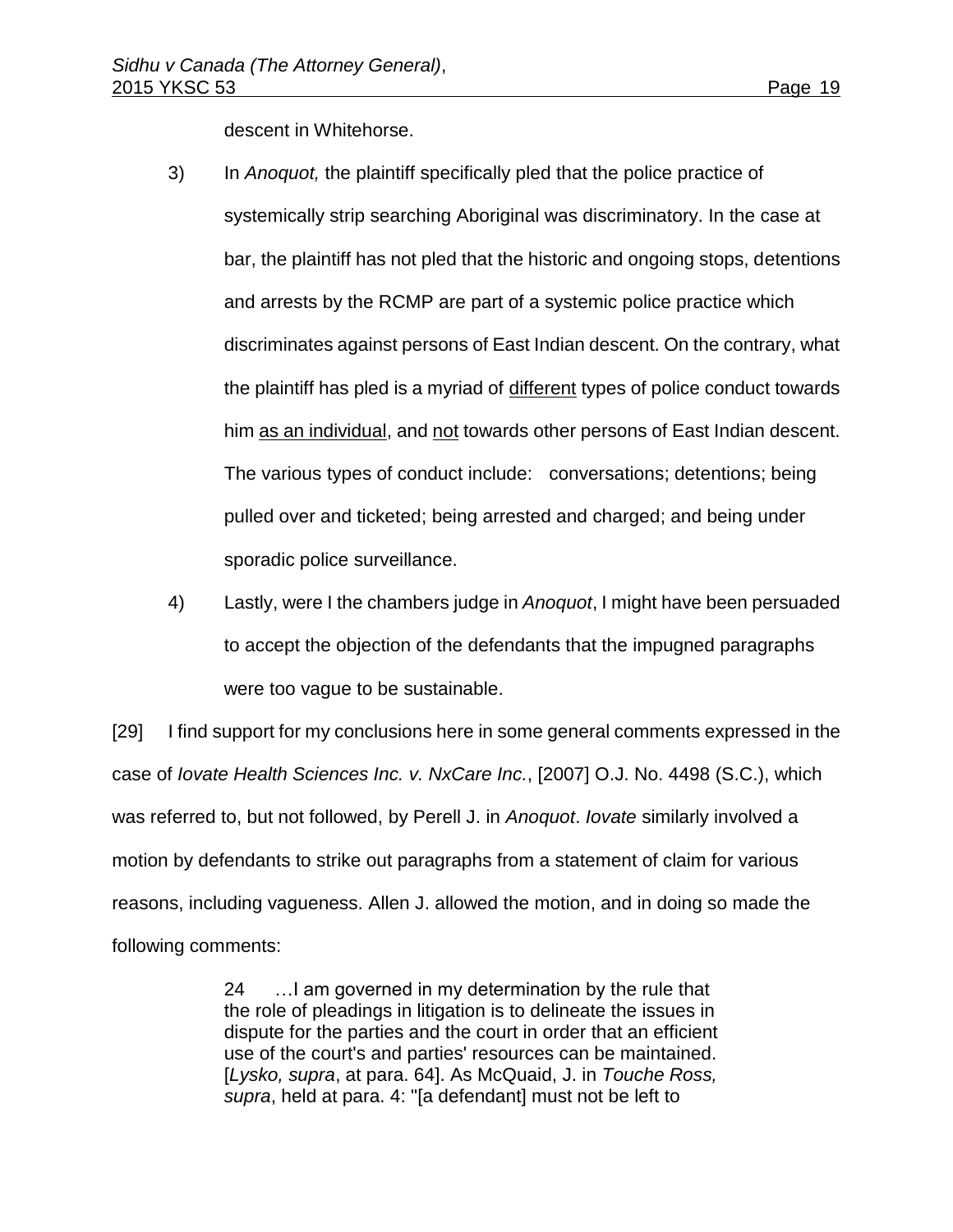speculate or guess the particulars of the case alleged against him …

…

28 The policy behind the rules on proper pleadings is to limit the scope of litigation by reducing its complexity and restricting the length of pre-trial and trial proceedings. I share the Defendants' concern that if the generalized and broad pleadings … are allowed to stand, great prejudice to the Defendants and a burdening of the judicial process will be an inevitable result. The oral and documentary discovery processes will be unduly prolonged and unwieldy…

[30] The final point of disagreement between the parties relates to the second half of para. 22 of the amended statement of claim, which states that the defendants "defamed his recent campaign to run as mayor of Whitehorse". The defendants' counsel objected to this pleading because the plaintiff had failed to plead the material facts necessary to prove this claim of defamation. The plaintiff's counsel argued that this pleading does not amount to a claim for defamation, but rather goes to the malicious intent of the RCMP officer involved during the detention on December 2, 2012. In the alternative, the plaintiff's counsel submitted that the word "defamed" simply be replaced with the word "degraded".

[31] I reject both of the plaintiff's arguments on this point. Pleading that the police officer "defamed" the plaintiff means what it says. Thus, to prove defamation, the plaintiff must generally establish: (1) that the police officer made statements which were defamatory; (2) that the words referred to the plaintiff; and (3) that the words were published, in the sense of being communicated to at least one other person. The plaintiff failed to do so, and therefore the claim must fail.

[32] If the plaintiff's counsel intended to plead that what the police officer did on that